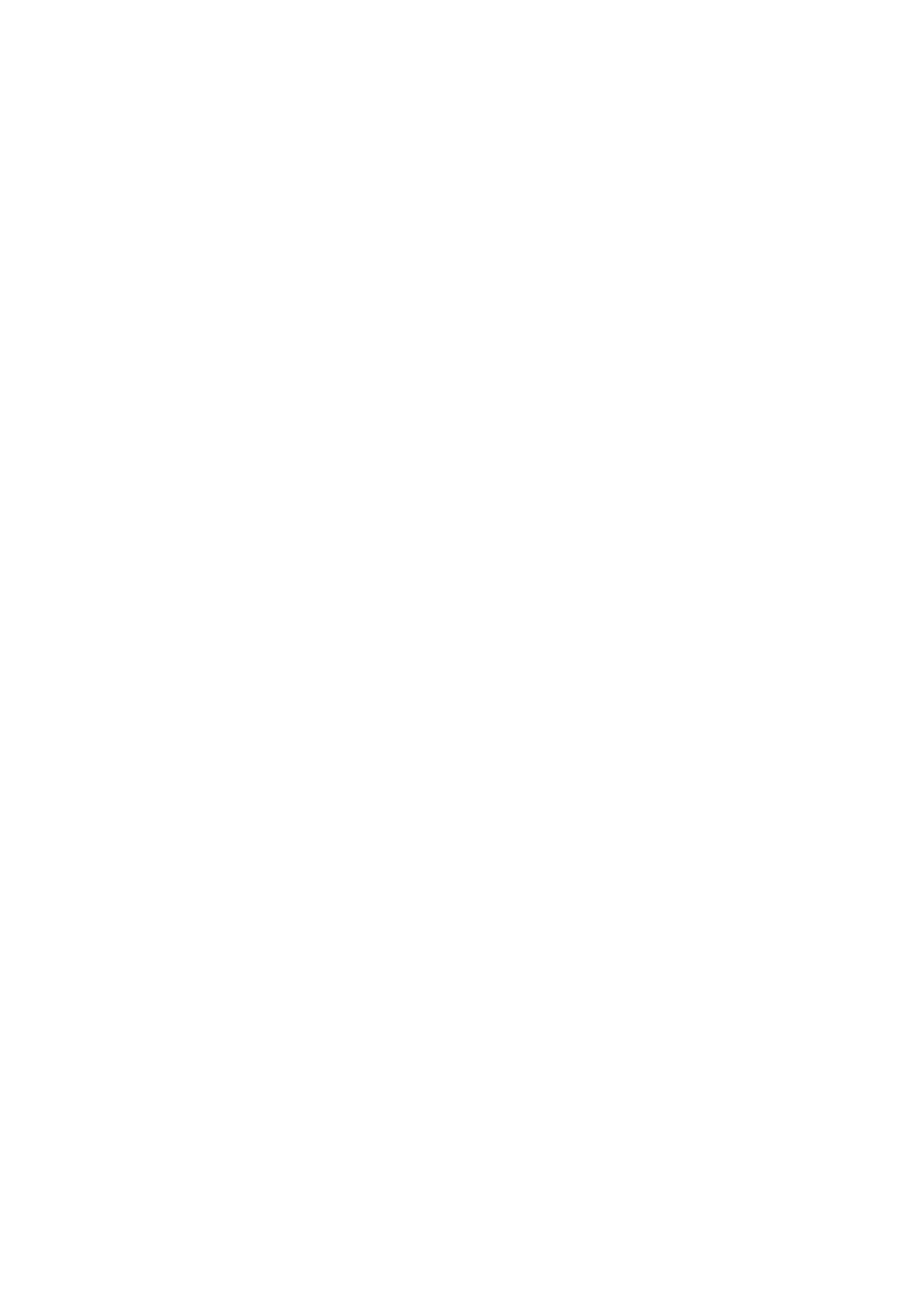#### The All-Party Parliamentary Group for Social Enterprise

The All-Party Parliamentary Group (APPG) for Social Enterprise is a group of parliamentarians with an interest in social enterprise.

Founded in 2003 by Baroness Thornton, it is chaired by Alex Sobel MP, with officers from across the main political parties in Parliament.

The APPG showcases social enterprises and discusses issues important to the social enterprise movement. Regular events are held in Westminster and a range of different social enterprises invited to attend as guest speakers.

Social Enterprise UK runs the Secretariat for the APPG.

#### Current APPG Officers and Members

#### **Officers**

Chair: Alex Sobel MP (Labour) (Hon Sec): Baroness Glenys Thornton (Labour) Lord Victor Adebowale (Crossbencher) Lord John Bird (Crossbencher) Charles Courtenay, 19th Earl of Devon (Crossbencher) Baroness Liz Barker (LibDem) Harriet Baldwin MP (Conservative) John Howell OBE MP (Conservative) Sir Peter Bottomley MP (Conservative) Alex Davies-Jones MP (Labour)

#### The Inquiry

The Officers selected the Earl of Devon, Charles Courtenay, to chair the inquiry on behalf the APPG. The inquiry was launched on the 10<sup>th</sup> June 2021.

The APPG carried out four evidence sessions with a list of the sessions and attendees provided in Annex A.

The Officers would like to thank the Earl of Devon, Charles Courtenay for his tireless work in supporting this inquiry and the Secretariat for their work in arranging evidence sessions, liaising with stakeholders, and drafting the report.

The Officers would also like to thank all the social enterprises that contributed evidence to this report.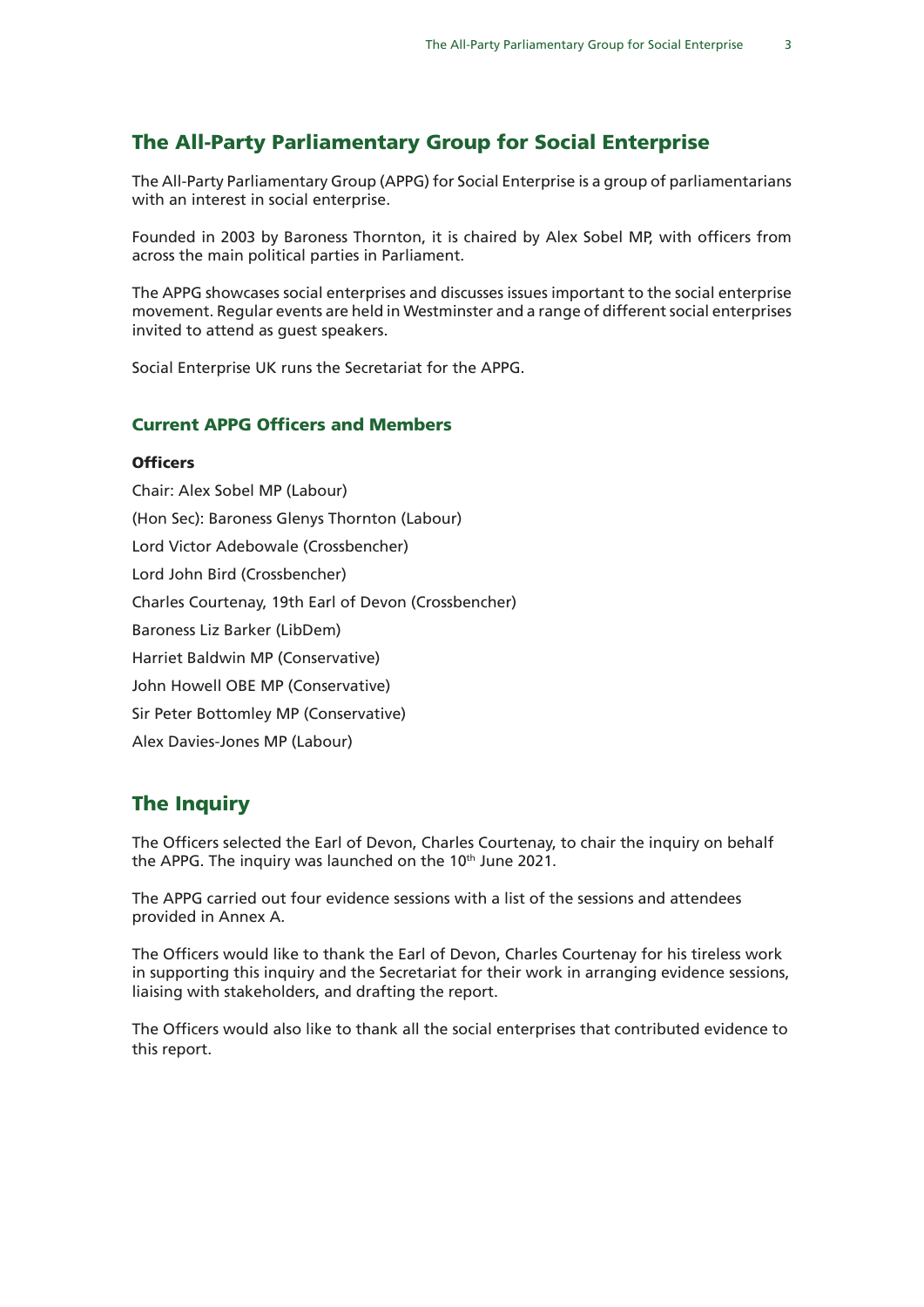#### What is a social enterprise?

This inquiry is focused on the impact of COVID-19 on social enterprises.

Social enterprises come in a number of legal forms. The Social Investment Tax Relief (the only tax relief specifically for social enterprises) defines social enterprises as organisations that are registered charities, community benefit societies or community interest companies.

Social Enterprise UK, the national membership organisation for social enterprises, defines a social enterprise as a business which:

- a) Earns more than half of its income through trading unlike a charity which primarily relies on grants or donations;
- b) Have a clear social or environmental mission(s) set out in its governing documents;
- c) Is independently governed to deliver its mission(s) unlike a business which is governed to prioritise only shareholder value;
- d) Reinvests half of its profits or surpluses towards achieving its mission(s) - either delivering its mission(s) itself or giving that profit to another organisation to deliver its mission(s).
- e) Is transparent about the way it operates and the impact it has this means publishing its accounts and impact reports publicly.

For the purposes of this inquiry we use the latter definition because it is a more accurate reflection of the social enterprise sector and includes a broader range of businesses.

For more information on what is a social enterprise visit the Social Enterprise UK website: [www.socialenterprise.org.uk/what-is-it-all-about/](http://www.socialenterprise.org.uk/what-is-it-all-about/)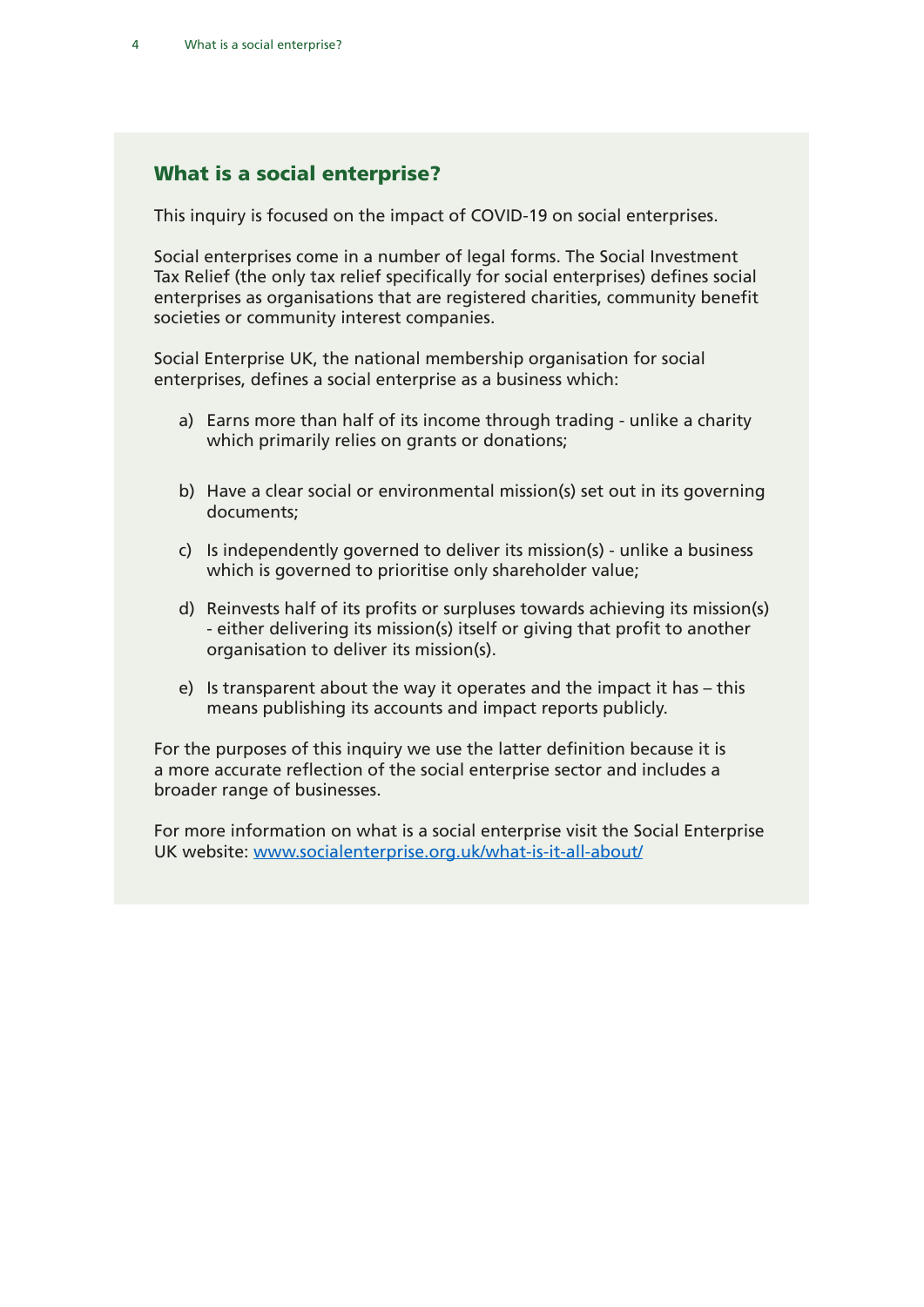# Summary

The COVID-19 pandemic has been one of the greatest peacetime challenges that the United Kingdom has faced in its history. Given the significant health, social and economic impacts of the pandemic, social enterprises have risen to the challenge and demonstrated their commitment to the values of using business to make a positive contribution to society.

The nation should be proud of our social enterprises, their commitment to communities, the efforts that their staff have made and the resilience they have shown.

Our inquiry has identified four key themes during the course of our work.

- 1. Lack of understanding of social enterprise across HM Government
- 2. The importance of place-based working and local delivery
- 3. The vital contribution of social enterprises to public services
- 4. The substantial opportunity for social enterprises to contribute to the UK's recovery and levelling up after the pandemic

The inquiry has also made a number of recommendations for HM Government. Some of these have come directly from the evidence presented to the inquiry. Others are ideas and solutions that have been developed by the Officers of the APPG over many years that the inquiry believes could tackle some of the challenges identified during the evidence gathering exercise.

### Key social enterprise facts

- 100,000 social enterprises in the UK.
- £60bn contribution to the economy.
- 2m people employed.
- The number of Community Interest Companies (a form of social enterprise) grew thirteen times faster than other forms of business during the pandemic.
- Create over four times as many jobs per  $£100,000$  of turnover compared to other forms of business.
- Providing two-thirds of community health services and one-third of out-ofhours services for the NHS worth over £1bn a year.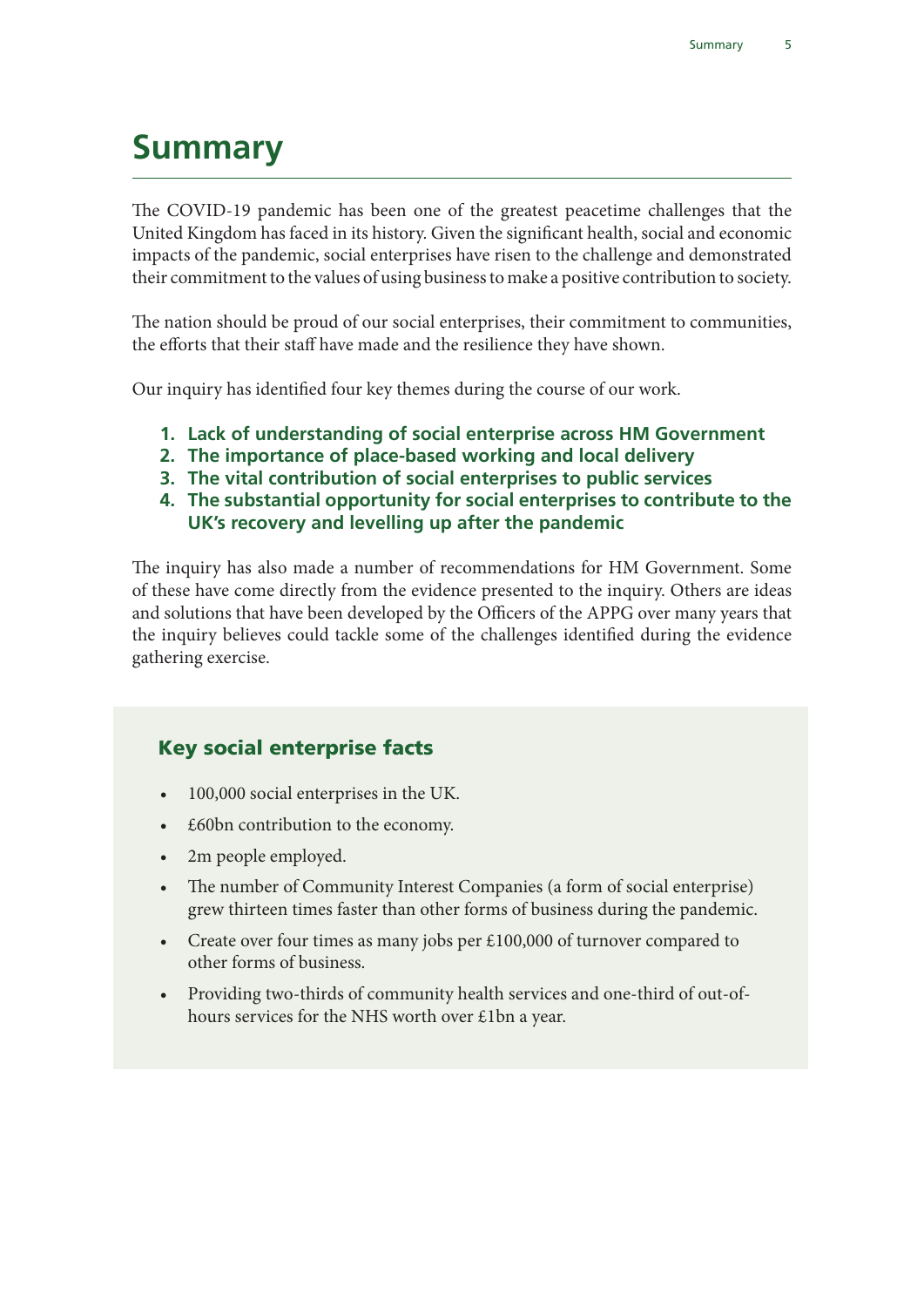#### Lack of understanding of social enterprise within HM Government

There are over 100,000 social enterprises in the UK, employing 2m people and contributing £60bn to the UK economy. Yet despite this large number of organisations and significant economic and social contribution, understanding within HM Government was found to be lacking during the early stages of the COVID-19 pandemic. Basic information about the size, scale and business models of social enterprises did not appear to be available across government or by the responsible department, the Department for Digital, Culture, Media & Sport. There was also an unnecessary battle to preserve Social Investment Tax Relief during the pandemic, a tool to provide investment to social enterprises and community businesses, at a time when social enterprises were providing key emergency support to communities.

The emergency funding and furlough scheme provided by HM Government, as well as the grants provided to local authorities, were vital in helping the social enterprise sector get through the pandemic. The positive contribution of this support must not be ignored, and we appreciate the work that DCMS Ministers and officials did to permit Social Enterprises access to that emergency funding. However, on balance, we believe that even more could have been done to support the sector and speed up the recovery if there had been better understanding of social enterprise across the country. HM Government could learn from the examples of the Scottish and Welsh Governments which had long-term strategies and relationships in place before COVID. We do not believe it is sustainable to rely on one government department, DCMS, to keep all government departments informed about social enterprise. In Scotland, for example, the social enterprise sector has been embedded in several different departments and policy briefs. In particular, we believe that the Department for Business, Energy and Industrial Strategy needs to take greater ownership of social enterprise policy, given that these are essentially businesses and should be treated as such.

We also risk missing opportunities to grow the social enterprise sector. During the pandemic, the number of Community Interest Companies has grown significantly faster than the rest of the business population. Between April 2020 and March 2021, the CIC register grew by 26% compared to 2% growth of the Companies House register between May 2020 and January 2021.In Wales, the Wales Co-operative Centre has helped 200 new social enterprises to start in the past two years which it says is a sign that "social business is fast becoming the start-up model of choice." Many people have decided to embrace social enterprise as a career change as they have reflected on their priorities in the wake of COVID. If we do not provide the right support to these businesses we risk wasting the talent and energy of these social entrepreneurs.

**We recommend that social enterprise should be moved to the Department for Business, Energy and Industrial Strategy at the next reshuffle so that social enterprise is fully embedded in business policy across HM Government and to ensure that future support open to other businesses is made available equally to social enterprises.**

**In addition, we recommend that all relevant government departments, particularly HM Treasury, Department for Levelling Up, Housing and Communities and the Department for Health and Social Care and Cabinet Office, should have specific social**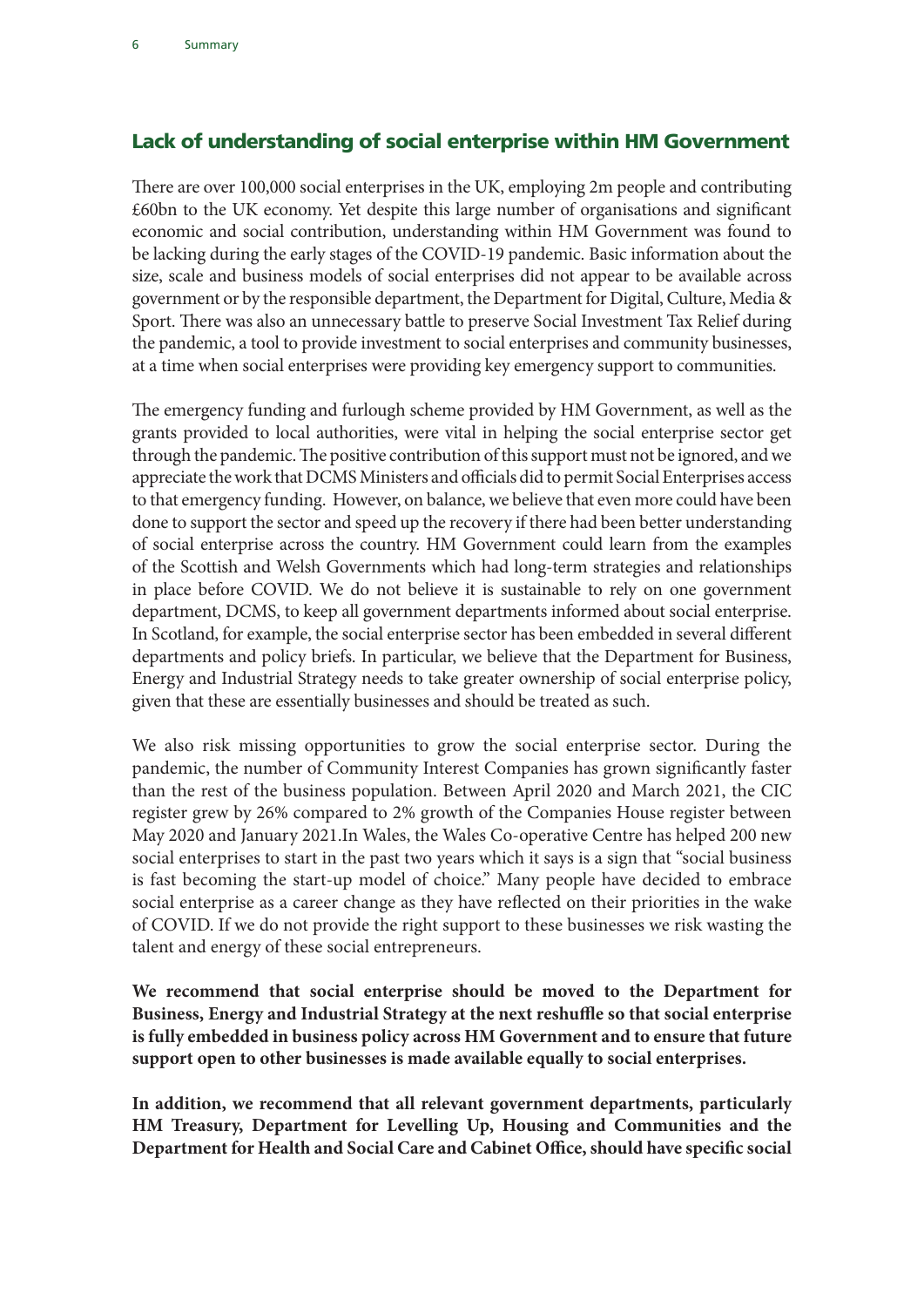**enterprise units working in partnership with BEIS to ensure that social enterprises are properly embedded in all government policies.** 

**We recommend that the HM Government creates a "Social Enterprise Strategy". A strategy would help to raise the profile of social enterprise across government and ensure that we maximize the opportunities for the sector to level up the country. This would build upon the best practice of Scotland and Wales, which was found to speed up their response to support social enterprises during COVID. Any strategy must be a truly cross-governmental piece of work and not solely the responsibility of one department. We recommend that a strategy is owned by a partnership between BEIS, DLUHC and DCMS but involves all government departments.** 

#### The importance of place-based working and specialist knowledge

During the pandemic, the flexible support of local authorities was regularly referenced and highlighted as an example of good practice. Local authorities recognise the significant contribution that social enterprises make to local communities and were an effective channel of emergency government support. Devolved administrations in Wales and Scotland were also better placed to support social enterprises because they had already developed social enterprise strategies. HM Government and the Northern Ireland Executive should consider the approach of local authorities and devolved administrations in Wales and Scotland. Much of this work would not have been possible without the emergency funding provided by HM Government, but there are lessons about the importance of channeling resources through local authorities and specialist organisations who understand the social enterprise sector.

**We commend local authorities on their work to engage with social enterprises and provide them emergency support as well as specialist funders, such as the National Lottery Community Fund (NLCF) and charitable foundations.** 

**Funding for social enterprises is better distributed when there are strong relationships between government, social enterprise representatives and specialist organisations. We recommend that HM Government delivers the "Social Enterprise Forum" to create a simple relationship between government departments and social enterprise, which was first promised in the Civil Society Strategy in 2018.** 

#### The vital contribution of social enterprises to public services

Social enterprises are vital to the delivery of public services in large parts of the country, particularly those that are less affluent. Overall, 51% deliver contracts and services on behalf of the state, with particularly strong clusters in health and care, education and transport. In health and care alone, it is estimated that social enterprises are delivering over £1bn in services on behalf of the NHS. We heard firsthand how social enterprises had gone above and beyond to support communities during the pandemic from seconding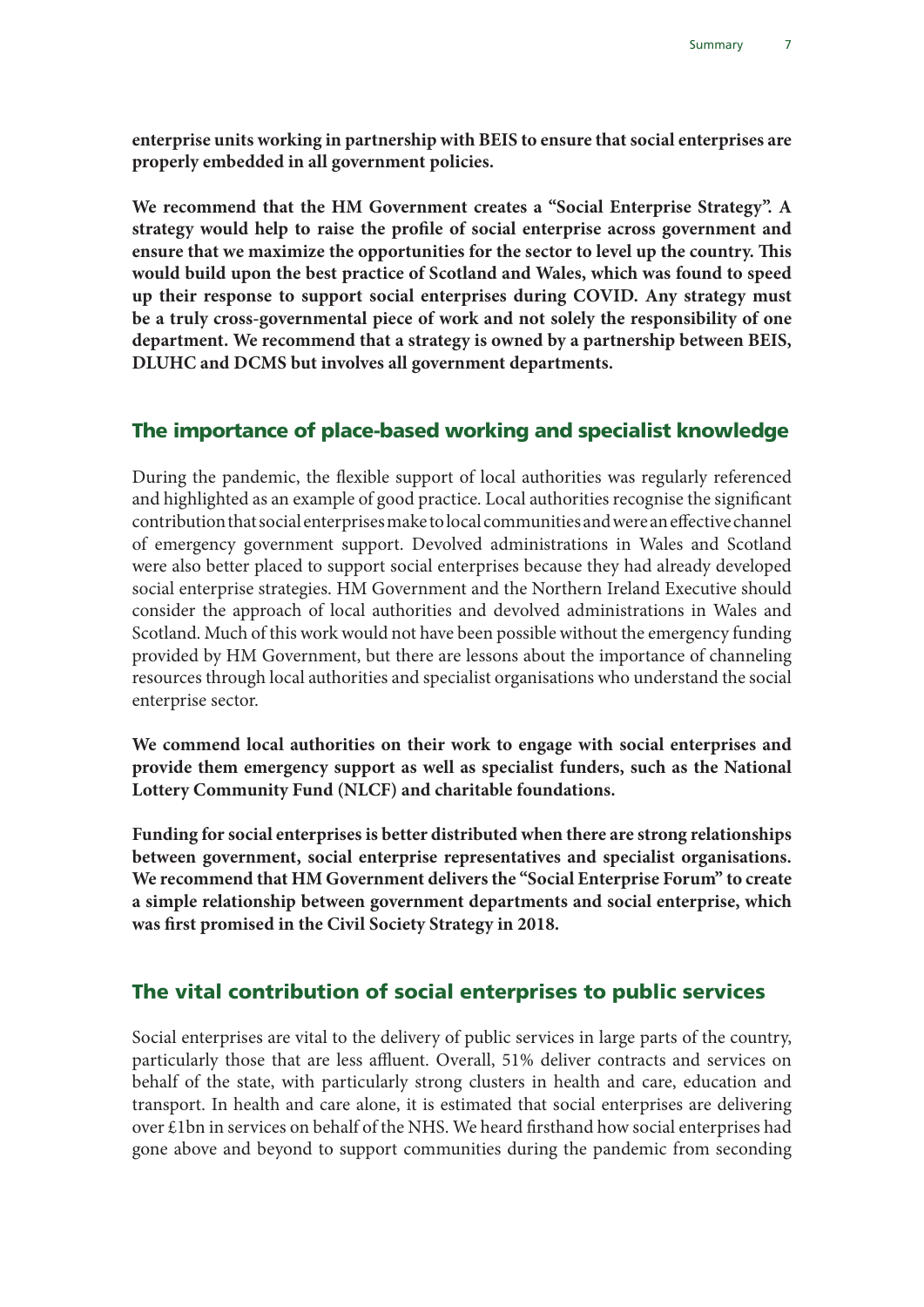staff to emergency services, running emergency foodbanks and pivoting to online delivery so that people could continue to get access to the support that they need. Unfortunately, at times, government took for granted this work and did not put in place mechanisms to support social enterprises. For example, we heard that in the health and care sectors particularly, despite delivering frontline care, getting access to PPE was challenging. There was also concern that the contribution of the sector was being overlooked in major reforms to the health and care system.

**We pay tribute to the work of social enterprises in the delivery of public services, particularly frontline health and care services, who worked tirelessly during the pandemic. We commend their efforts that social enterprises made to go above and beyond in their effort to make sure that everyone got access to the help that they needed.** 

**We recommend that HM Government creates new guidance for all public bodies on commissioning and procuring for social enterprises. It should provide advice to public bodies on how they can work with social enterprises as well as the benefits of using social enterprise models to maximise social value and deliver high quality goods and services, using case studies and examples to highlight best practice.**

**At a time when we are looking to rebuild from COVID, we need our best organisations on the frontline. Rather than ramping down social enterprise in public services, we should be ramping up delivery. Unfortunately, HM Government interest in public service reform has diminished in recent years and the constant turnover of officials within departments means that knowledge of social enterprise is no longer widespread.** 

**We are concerned about the Health and Care Bill's impact on the ability of social enterprises to continue to provide public services. We recommend that HM Government takes steps through the Health and Care Bill to ensure that social enterprises are not excluded from service delivery and are given a seat at the table in decisions around the provision of local health and care services.** 

**We recommend that HM Government creates a new "Public Service Excellence Unit", using the model of the previous DCMS Public Service Mutuals Team, to champion social enterprises as a model for public service delivery. This Unit would look at the barriers to social enterprises in public service delivery, invest in the creation of new "mutuals" and social enterprise spin-outs from the public sector and champion social enterprise in public service delivery across central and local government as well as the NHS. We believe that this could inject new interest across government in social enterprises and public service delivery.** 

### The substantial opportunity for social enterprises to contribute to the UK's recovery and levelling up after the pandemic

Social enterprises are working in some of the toughest places and have an excellent track record in creating jobs and investment. For example, social enterprises are creating over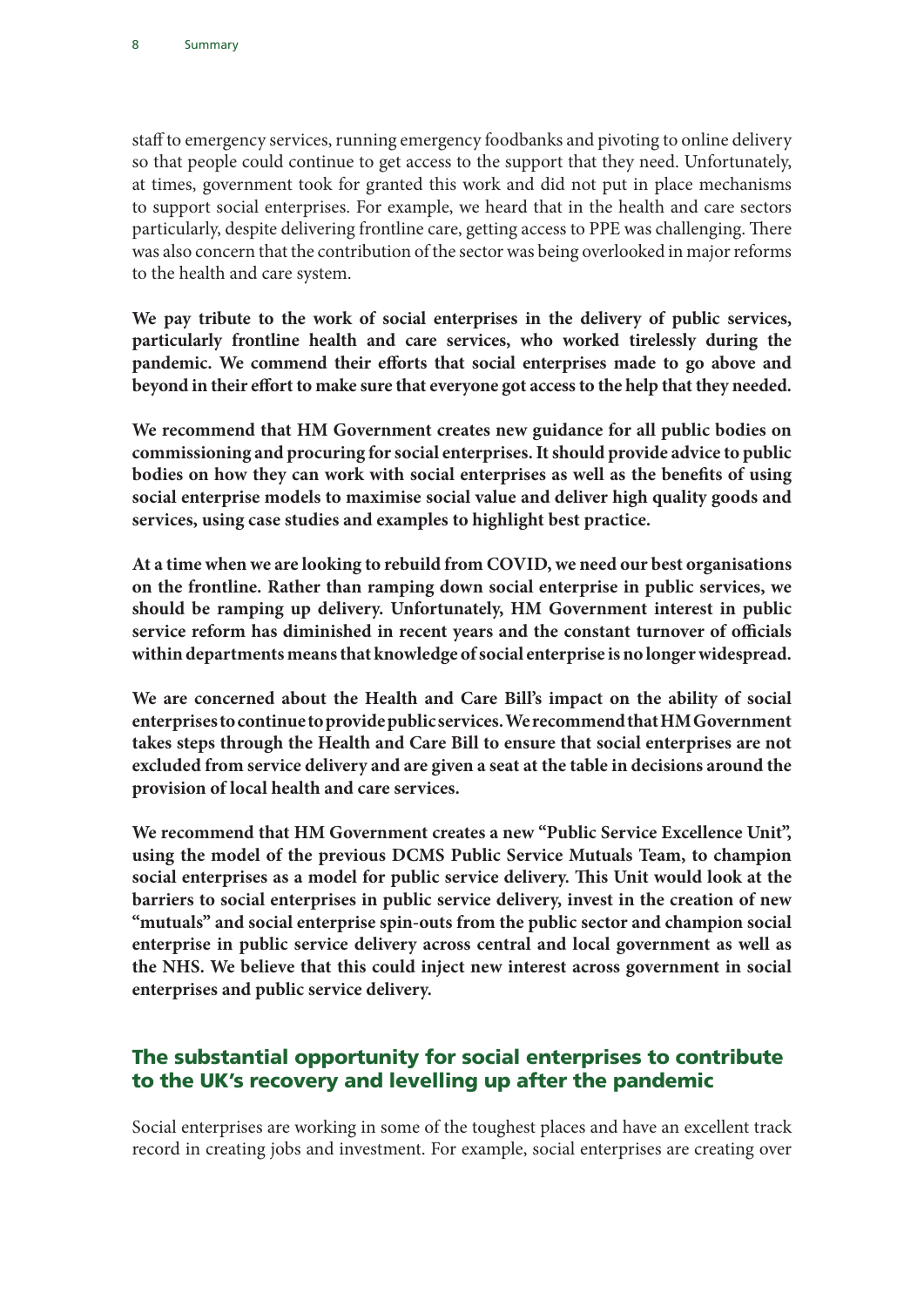four times as many jobs per pound of turnover than the rest of the private sector. At a time when HM Government is looking for ways to level up the country, social enterprises provide a model that is already working across the country and has the potential to do even more. A better understanding of social enterprise across government combined with targeted investment in growing the sector could unlock hundreds of thousands of new jobs and help communities get back on their feet in the wake of the pandemic.

**The pandemic has shown the unique contribution of social enterprises and the value they generate for society and our economy. We hope that this report will remind HM Government of the potential of social enterprises to level up, deliver high quality public services and create jobs and opportunities for all parts of the country. We urge HM Government to redouble its efforts to work with the sector and invest in its growth over the coming years.** 

**We recommend that the next phase of dormant accounts monies is channeled into the development of more social enterprises, particularly in deprived communities, through a range of flexible finance. We urge HM Government to keep its commitment to use these new dormant account monies to support the growth of social enterprise through the provision of a grants, blended finance, quasi-equity and equity investments to the sector. We encourage HM Government look at proposals such as Match Trading, Community Wealth Fund and the outcome of Lord Victor Adebowale's Commission on Social Investment for how to best support the social enterprise sector to level up the country.**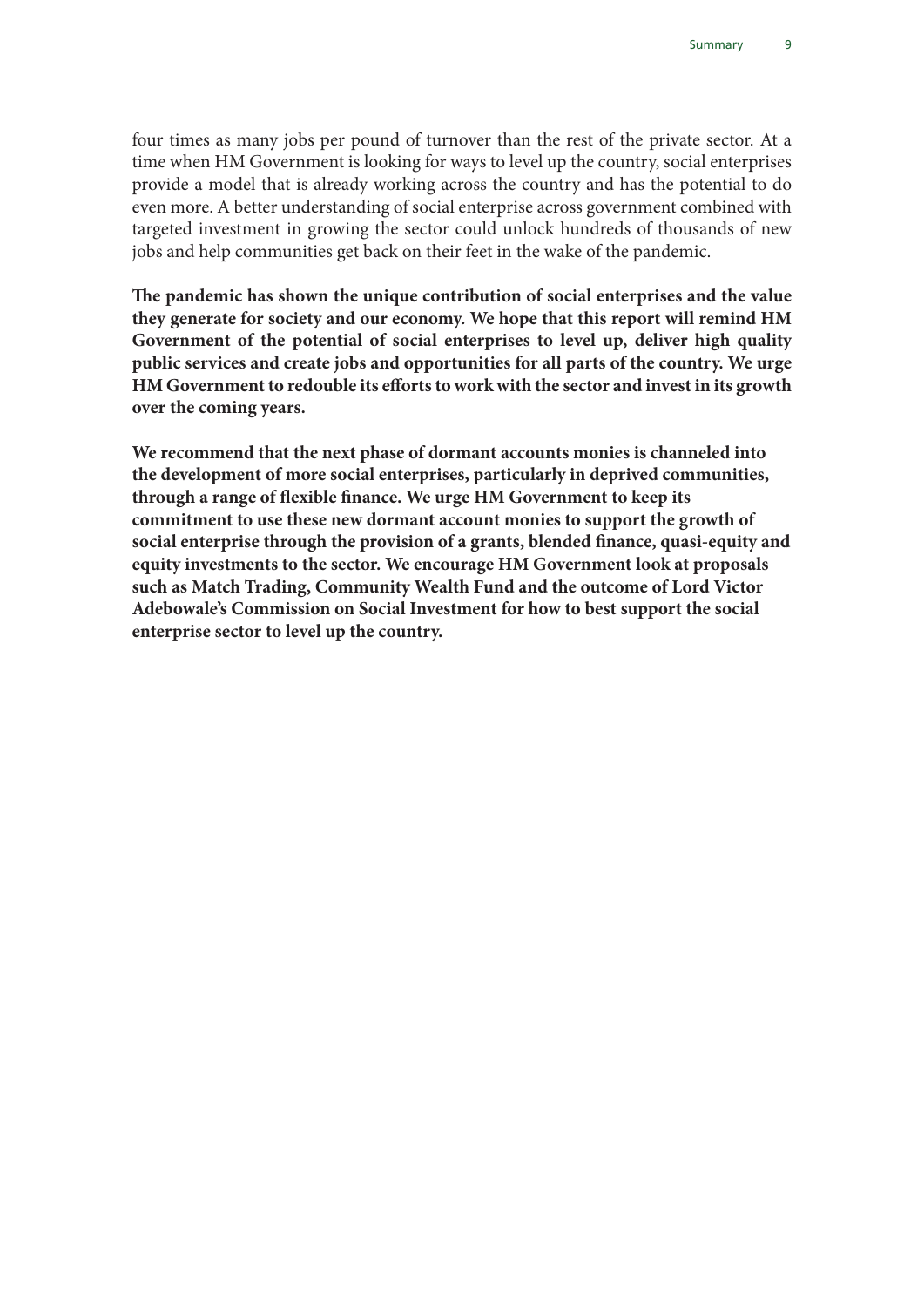### 1. The impact of COVID-19 on the social enterprise sector

**1.** Social enterprises were significantly impacted by the pandemic, like all parts of our society and our community. The impact of COVID-19 was particularly felt by social enterprises as many of them are on the frontline delivering public services and working in our most deprived communities which have suffered the most. The initial impact of COVID-19 was significant and there was concern that many social enterprises could be lost due to a lack of government support. However, emergency funding from national government and contributions from charitable foundations helped the sector to get through this challenging time. Social enterprises in public services were called upon to go above and beyond in the response to the pandemic, and they did so. However, in sourcing PPE and uncertainty about funding made this more challenging for social enterprises than it needed to.

#### Financial impact on social enterprises

**2.** Almost every social enterprise in the country had to change their operations due to COVID-19. Social Enterprise UK's No Going Back: State of Social Enterprise 2021, the largest survey of social enterprises in the UK, found that 91% had to take some action to change their business operations.<sup>1</sup> Over one-third (36%) of social enterprises had to draw on their reserves and 22% had to increase borrowing in order to get through the pan demic. Regionally, social enterprises in London and the North West, both regions that were badly hit by the initial waves of the pandemic, were more likely to have drawn on their reserves (41% compared to 36% nationally).<sup>2</sup> Social enterprises in the South East were more likely to have increased their borrowing (27% v 22% nationally).<sup>3</sup>

**3.** It is not possible to gauge the exact financial impact on the social enterprise sector due to the lack of investment in gathering data on social enterprises. HM Government should consider greater investment in gathering data on the financial size and impact of the social enterprise sector. However, 35% of social enterprises reported a decrease in turnover compared to a 56% decrease for the best of the business population. Interestingly, 44% of social enterprises saw their turnover increase compared to 18% for the rest of the business.<sup>4</sup> One factor of this may have been the larger proportion of social enterprises delivering public services and contracting with the public sector, where income was more stable and demand often increased. On the other hand, nearly half of all social enterprises are under five years old (47%) compared to just 10% of SMEs<sup>5</sup> and we know that there was little support for start-ups during the initial support during the pandemic.<sup>6</sup>

<sup>1</sup> Social Enterprise UK, No Going Back: State of Social Enterprise 2021, October 2021 p.54

<sup>2</sup> Ibid.

<sup>3</sup> Ibid.

<sup>4</sup> Ibid., p.7 5 Ibid., p. 16

<sup>6</sup> Kevin Armstrong, Head of Policy, UnLtd, Witness Session Three, 09/09/2021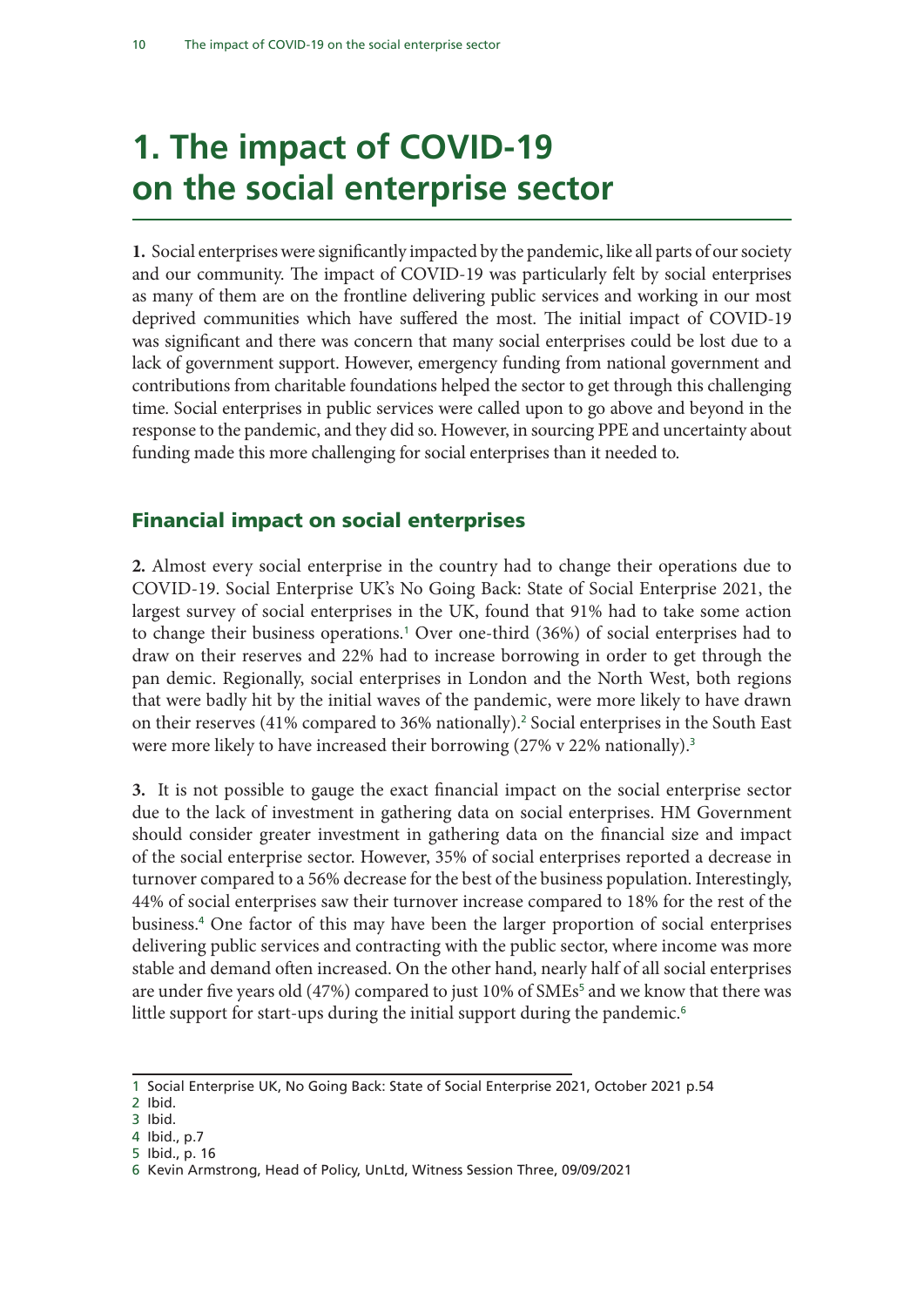**4.** Despite this, the social enterprise sector appeared to get through the pandemic better than other forms of business. Social enterprises were less likely to close than other forms of business, with only around 1% of social enterprises closing their doors compared to 3% of other forms of business.<sup>7</sup> Co-operative social enterprises also demonstrated a similar level of resilience.<sup>8</sup>

**5.** Social enterprises were also less likely to draw on their reserves, less likely to have borrowed and less likely to have postponed investment than other businesses.<sup>9</sup> Social enterprises were also less likely to have furloughed their staff through the Coronavirus Job Retention Scheme, with only 36% applying for funds compared to 68% of other businesses. However, social enterprises in the most deprived areas were more likely to have applied for the Coronavirus Job Retention Scheme than the rest of the sector (44% v 36%). Even so, this was still less likely than other SMEs.<sup>10</sup>

**6.** The pandemic has also seen a large increase in the number of Community Interest Companies as more people have embraced social enterprise to do business. Between April 2020 and March 2021, the CIC register grew by 26% despite the pandemic. By August 2021, there were 25,000 registered CICs. In contrasts, the Companies House register had grown by 2% between May 2020 and January 2021.<sup>11</sup> In Wales, the Wales Co-operative Centre has helped 200 new social enterprises to start in the past two years which it says is a sign that "social business is fast becoming the start-up model of choice."12 Many people have decided to embrace social enterprise as a career change as they have reflected on their priorities in the wake of COVID. This large number of start-up social enterprises must be nurtured and encouraged, and will need access to investment and well defined business support.

#### Minority ethnic social enterprises $13$

**7.** The death of George Floyd and the Black Lives Matter during the pandemic raised the profile of the structural inequalities which different communities face in the United Kingdom. Social enterprises are almost twice as likely to be led by people from racialised communities than other forms of business with 14% led by people from racialised communities compared to 8% of SMEs.<sup>14</sup> The experience of social enterprises led by people from racialised communities has been different from the rest of the sector. These social enterprises were more likely to have seen their turnover decreased than the average

<sup>7</sup> Peter Holbrook CBE, Chief Executive, Social Enterprise UK, Witness Session Two, 06/07/2021

<sup>8</sup> James Wright, Co-operatives UK, Witness Session Three, 09/09/2021

<sup>9</sup> Social Enterprise UK, No Going Back: State of Social Enterprise 2021, October 2021 p.54

<sup>10</sup> Ibid., p.53 11 Ibid., p.12

<sup>12</sup> Coop News, Wales Co-op Centre hails the creation of 200 social enterprises in two years, 14 December 2021

<sup>13</sup> The Inquiry notes that there is currently no consensus currently on how to refer to social enterprises which are led by people from Black, Asian and other ethnic minority communities. Some organisations still use the acronym (BAME), other organisations have developed new terms such as "racialised communities". The inquiry has decided upon the term minority ethnic social enterprises, as it is one that we believe is currently used in the public sector, but we appreciate that this is an imperfect term and open to debate. Debate about the term used to describe these businesses should not eclipse the immense contribution that they have made to the country during the pandemic. 14 Ibid., p.34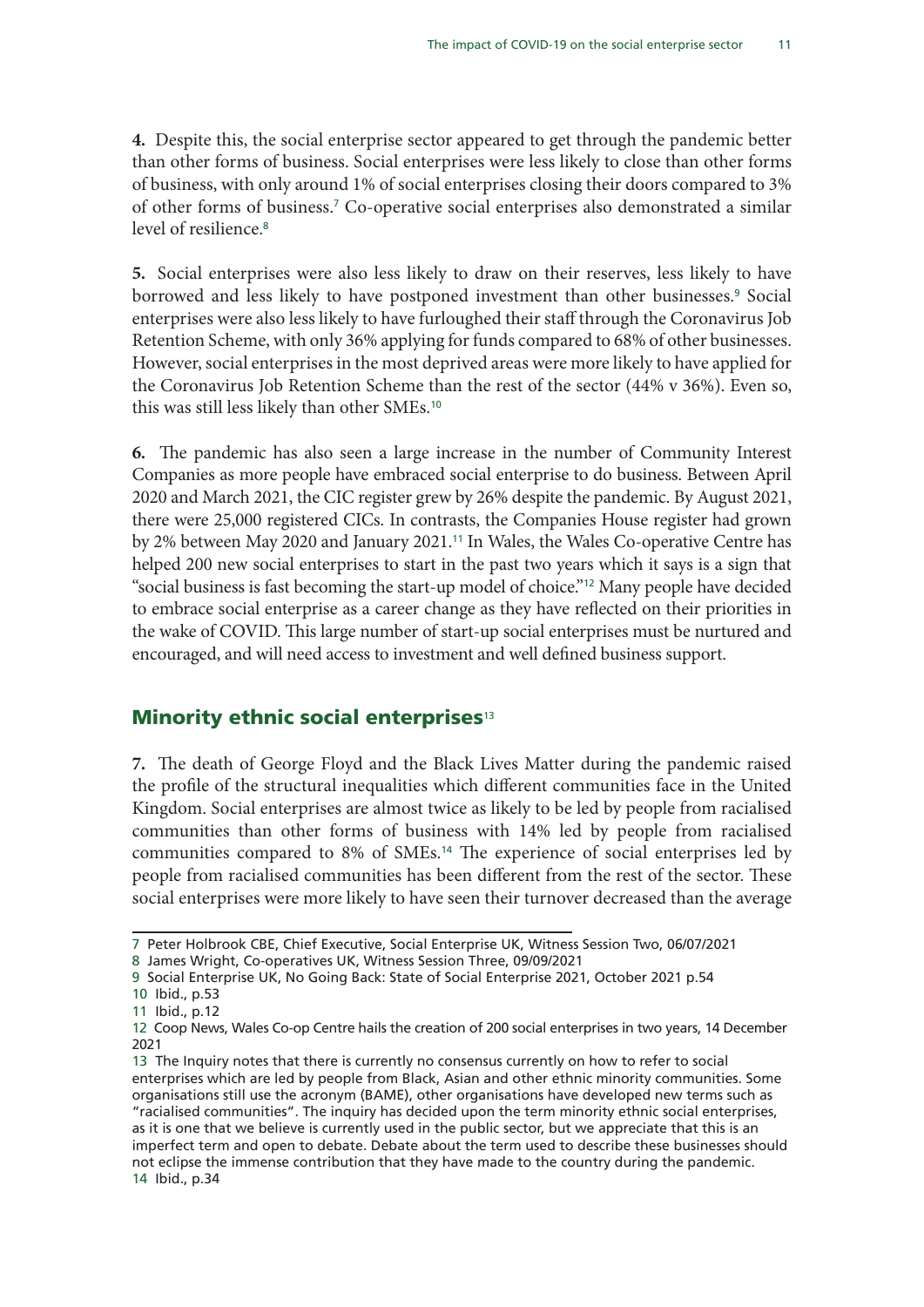(43% v 35% nationally).15 Despite this, these social enterprises were slightly more likely to make a profit and avoid making a loss than their peers, showing their adaptability and entrepreneurial approach.<sup>16</sup> They were also more likely to have grown their staff teams than the national average and more likely to have provided training to upskill their staff.

**8.** Concerns were regularly raised about whether funding mechanisms were open and inclusive enough to social enterprises led by people from racialised communities. A significant amount of the funding avaliable during COVID was debt and loan based, which may have discriminated against businesses from disadvantaged backgrounds who may lack the capacity, capital and track record to attract repayable finance. For example, the Resilience and Recovery Loan Fund – a social investment fund based on Coronavirus Business Interruption Loans – saw a significant number of social enterprises from racialised communities denied funding as they did not meet the criteria.17 Other funders, such as UnLtd, sought to weight applications from racialised communities more highly.<sup>18</sup> Better understanding of the sector could have led to government using more grant based funding for social enterprises from racialised communities.

**9.** Before the pandemic, social enterprises led by people from racialised communities have faced multiple barriers to their growth and development. Genevieve Maitland Hudson, Deputy Chief Executive Officer of the Social Investment Business told the inquiry that these social enterprises faced barriers in terms of their governance and financial experience, the places they operate in being more deprived and lower levels of reserves and revenue.19 Unfortunately, these barriers have not been addressed in the wake of the pandemic and there is still a great deal of work to be done to tackle the inequalities facing social enterprises from racialised inequalities.

### Social impact of social enterprises

**10**. Across the country social enterprises have stepped up to help local people. Some social enterprises set up emergency mutual aid groups, other social enterprises pivoted their whole business to deliver emergency equipment such as PPE or hand sanitiser. Many made financial and in-kind contributions to their local communities in partnership with other businesses or public sector bodies. In keeping their businesses open, social enterprises sought to preserve jobs, with many social enterprises employing people who have traditionally struggled in the labour market. As Michelle York, Commercial Director at Nuneaton Signs, a social enterprise manufacturing signage in Nuneaton, told us "we reopened for the health of our staff and our business."<sup>20</sup>~

<sup>15</sup> Ibid., 14

<sup>16</sup> Ibid., p. 27

<sup>17</sup> Genevieve Maitland Hudson, Deputy Chief Executive Officer, Social Investment Business, Witness Session Three, 09/09/2021

<sup>18</sup> Kevin Armstrong, Head of Policy, UnLtd, Witness Session Three, 09/09/2021

<sup>19</sup> Genevieve Maitland Hudson, Deputy Chief Executive Officer, Social Investment Business, Witness Session Three, 09/09/2021

<sup>20</sup> Michelle York, Commercial Director, Nuneaton Signs, Witness Session One, 10/06/2021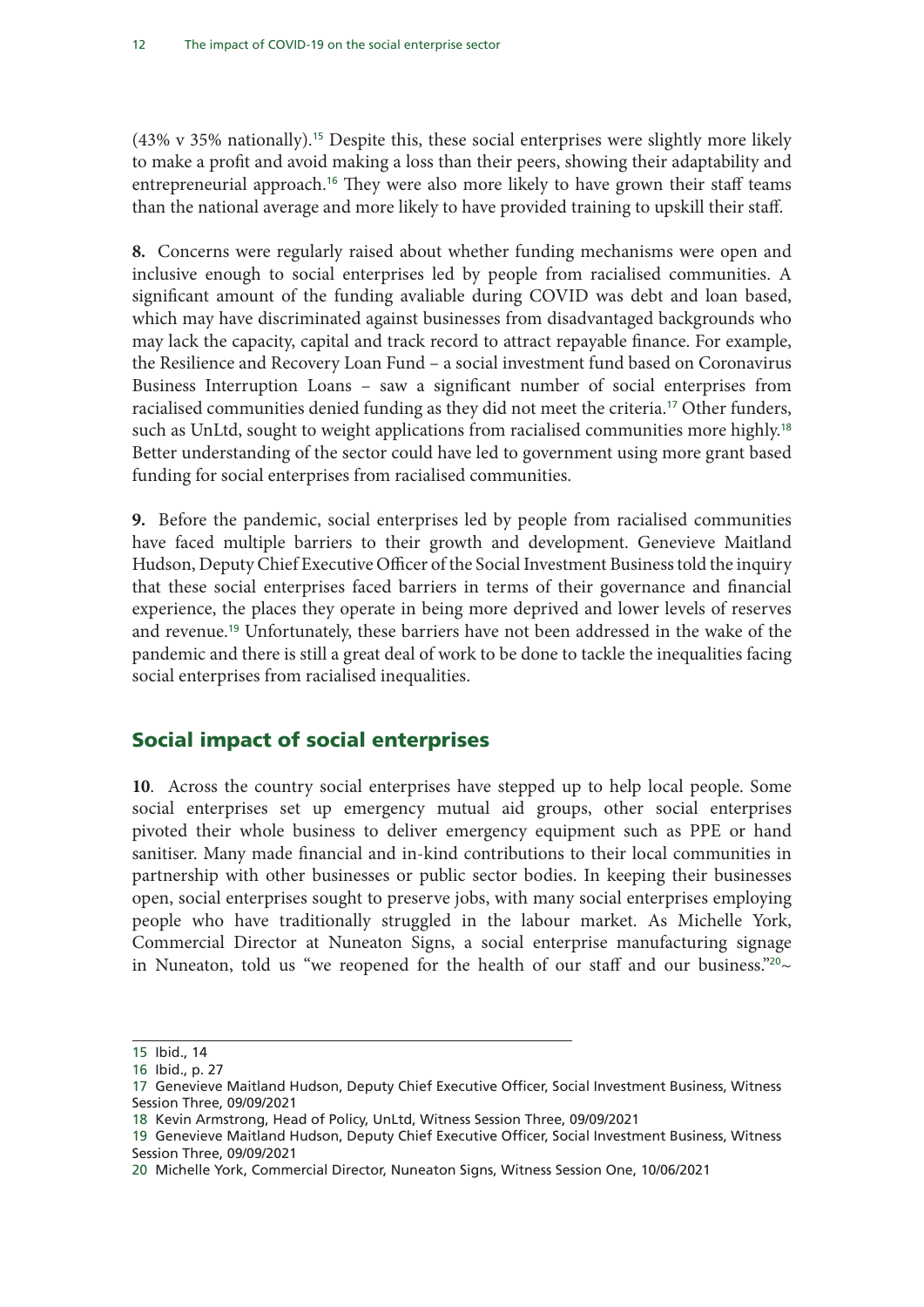**11.** A survey of social enterprises by Social Enterprise UK, through its Social Enterprise Advisory Panel, found that the sector was providing or planning to provide a comprehensive set of interventions to the challenges raised by COVID. For example, over half of social enterprises were planning to provide mental health support in their communities. Others were seeking to provide job opportunities to young people, boost employment, keep premises open or help children catch up with education.

| Table 1 - Social enterprise and supporting communities |  |  |  |  |  |  |
|--------------------------------------------------------|--|--|--|--|--|--|
|--------------------------------------------------------|--|--|--|--|--|--|

| Which of these are you currently doing -<br>or planning to do in the next 3-6 months?                                                |     |
|--------------------------------------------------------------------------------------------------------------------------------------|-----|
| Support mental health needs in your community<br>and for other stakeholders, clients etc.                                            | 52% |
| Support access for young people to employment<br>(e.g. skills/training/work placements)                                              | 49% |
| Create new jobs                                                                                                                      | 47% |
| Support access for people furthest from the labour market to<br>employment (e.g. skills/training/work placements)                    | 39% |
| Address health and social care issues in<br>disadvantaged communities                                                                | 38% |
| Provide support to schools and/or with homeschooling<br>and educational needs, including SEN provision                               | 24% |
| Support physical fitness needs in your community<br>and for other stakeholders, clients etc.                                         | 23% |
| Help retain/repurpose local premises for the community (e.g. where<br>a business has closed/a premise has been vacated due to COVID) | 15% |

Source: February 2021, Social Enterprise Advisory Panel

**12.** Social enterprise staff, compared to other businesses, were busier during the crisis. 20% of social enterprises increased staff hours (compared to 9% for business as a whole) and 33% decreased staff hours (compared to 49% for business as whole), with only 13% of social enterprises making staff redundant (compared to 20% for business as a whole).<sup>21</sup> Social enterprises were also more likely to have recruited staff (39%, compared to 17% for business as a whole). Although the financial and social contribution of social enterprises is difficult to measure because of a lack of investment in gathering data on the sector, the efforts of social enterprise were a significant part of the national response to the pandemic.

<sup>21</sup> <https://www.gov.uk/government/statistics/small-business-survey-2020-businesses-with-employees>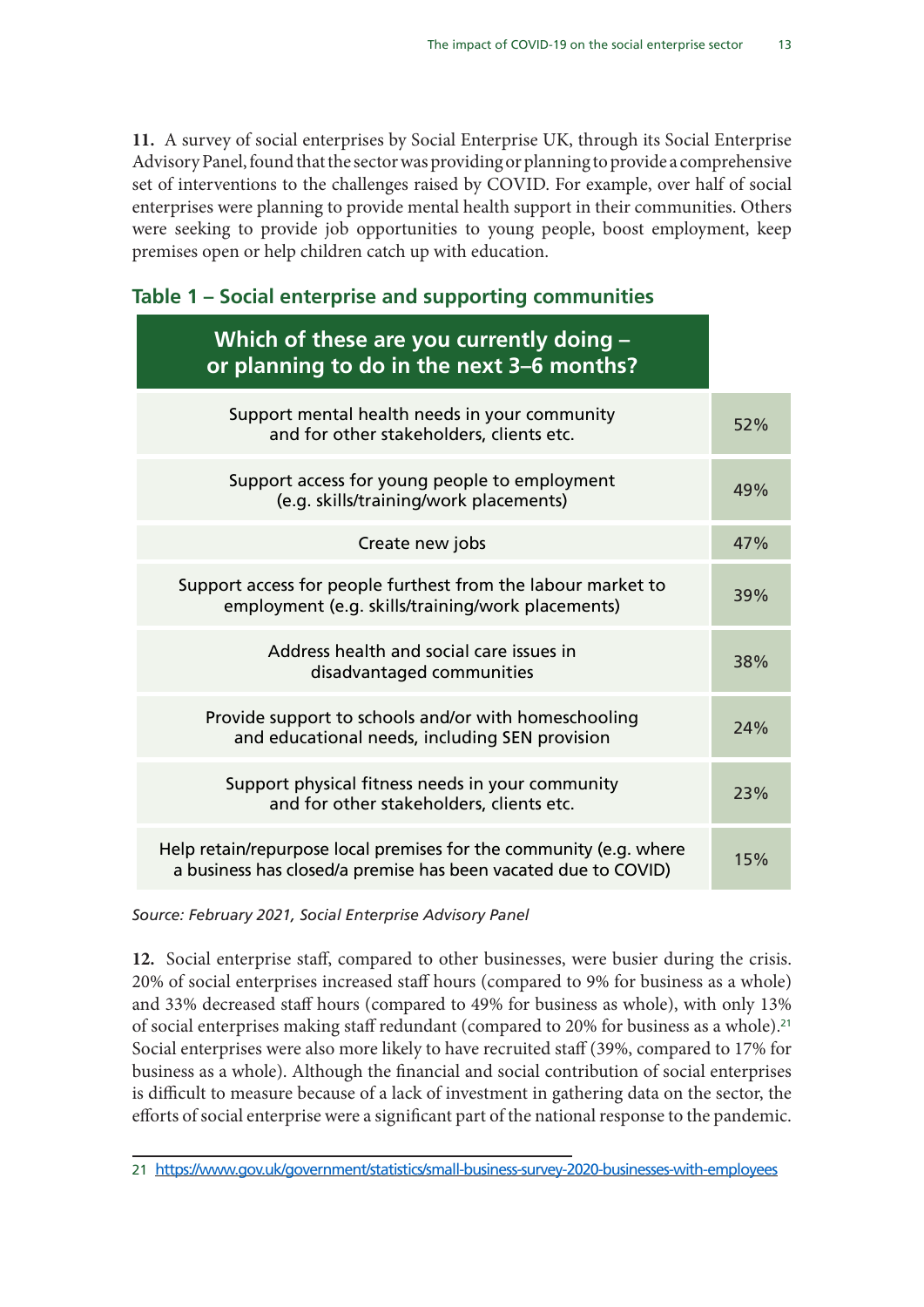#### Public services and social enterprises

**13.** Social enterprises are heavily embedded in the delivery of public services. 51% of social enterprises trade with the public sector, providing goods, works and services on behalf of the state in some form. Around 1/5th of social enterprises trade with the public sector as their main source of income.<sup>22</sup> Many others received grants from local authorities and public sector bodies to support communities.

#### Health and care services

**14.** Given the nature of the pandemic, health and care services have been put under immense pressure. Social enterprises are a critical part of the delivery of health and care services across the country. Social enterprises provide two thirds of community health services and deliver over  $£1$ bn in health and care services on behalf of the taxpayer.<sup>23</sup> Social enterprises have a very strong track record of delivery in health and care. A short piece of research in 2018 of Care Quality Commission (CQC)<sup>24</sup> inspections indicated that the average CQC rating of a social enterprise was 1.9 (on a scale of  $1 - 4$  where 1 is outstanding) as opposed to the NHS Trusts who had an average rating of 2.4.25 Research by IPPR into social care found that mutuals (staff and/or community owned social enterprises) had higher ratings on average than public or private providers.<sup>26</sup>

15. In response to the pandemic, social enterprises stepped up to deliver a vast range of support. We heard from Lance Gardener MBE, Chief Executive of Salford Primary Care Together, that their social enterprise had provided COVID emergency care so that GP surgeries could remain open for non-COVID cases. From April 2020, Salford Primary Care Trust was running three clinics across Salford.27 Salford Primary Care Together was also a key partner in the delivery of the vaccination programme in the city. Simon Beeton, Chief Executive of NAViGO, a social enterprise providing mental health support to the NHS and others across North East Lincolnshire told us how NAViGO had set up a COVID mental health resilience line, providing 24/7 support for key workers in the NHS to help them keep going through the pandemic and reduce absence rates, keeping vital services open.28 Claire Taylor National Director of Operations at Turning Point, a national social enterprise providing health and social care services across England, saw their mental health crisis service increase by 39% between April and May 2020.29 Social enterprise staff had to go above and beyond to keep health and care services open during a period of immense difficulty.

<sup>22</sup> Social Enterprise UK, No Going Back: State of Social Enterprise 2021, October 2021

<sup>23</sup> Simon Beeton, Chief Executive, NAViGO, Witness Session Four, 19/10/2021

<sup>24</sup> The Care Quality Commission is the regulator of organisations that deliver health and social care services in England

<sup>25</sup> Social Enterprise UK Consultation Response – Implementing the NHS Long Term Plan, April 2019 26 Institute for Public Policy Research, Ethical Care: A Bold Reform Agenda for Adult Social Care, November 2019 p.18

<sup>27</sup> Lance Gardener MBE, Chief Executive, Salford Primary Care Together, Witness Session Four, 19/10/2021

<sup>28</sup> Simon Beeton, Chief Executive, NAViGO, Witness Session Four, 19/10/2021

<sup>29</sup> Claire Taylor, National Director of Operations, Turning Point, Witness Session Four, 19/10/2021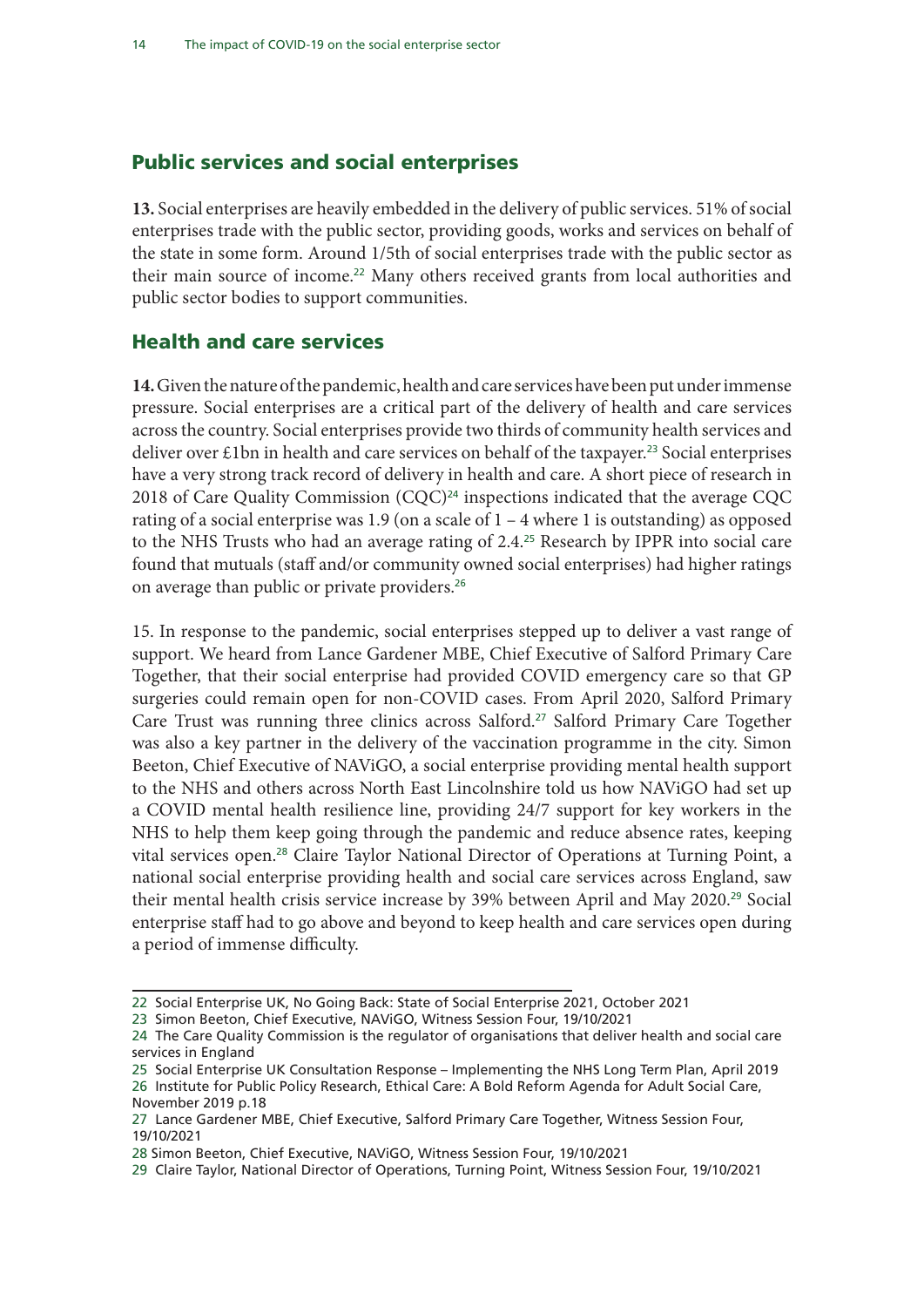**17.** All our witnesses welcomed the flexibility that commissioners and local authorities and their willingness to use the rules to their maximum extent. Lance Gardener said that the pandemic had shifted towards "relationship-based commissioning" which necessitated a degree of trust between social enterprises and other parts of the system.<sup>30</sup> Simon Beeton told us that "we seek to understand the need in the community and respond very directly to that need as it is presents and that is a relatively unique facility of social enterprise".<sup>31</sup> This view that social enterprise was better rooted in the community than other organisations came up in evidence repeatedly. In many cases, social enterprises did not know whether the work that they were doing would be funded. Claire Taylor told us that there had been a "vague and inconsistent approach to recouping the money" that they had spent on the pandemic response.32 Lance Gardener estimated that on the vaccine programme alone, their social enterprise had given than £1m of support beyond the money that they had received.<sup>33</sup> Time and again, we heard that social enterprises had put more resource into delivering services or supporting communities than they had received from government or other sources, because they felt it was their social responsibility.

#### Key services during the pandemic

**18.** Although there was a significant focus on health and care during the pandemic, social enterprises provide a range of key services including housing, transport and early years. Lynn McClelland, Chief Executive of HCT Group, which provides transport and community transport services, told us that they had provided essential transport services for key workers so that they could continue their work. They had also delivered essential goods such as PPE, I.T equipment for vulnerable children and food vouchers.<sup>34</sup> Bronwen Rapley, Chief Executive of Onward Homes, a housing association in the North West of England, said that they had provided 70,000 welfare calls to their residents during the pandemic and provided direct help to 4,000 people.35 June O'Sullivan, Chief Executive of the London Early Years Foundation, a social enterprise which delivers early years services provided care to the children of key workers so that they could continue to work. All of these social enterprises took a 'can-do' approach to delivering services and went above and beyond in their efforts to keep the country going through a challenging time.

**19.** It is important that social enterprises are not pigeon-holed as delivering a particular type of services. As Bronwen Rapley told us, their organisation is often not considered a social enterprise even though it is. Social enterprise is a model which lends itself to every type of public service delivery.

<sup>30</sup> Lance Gardener MBE, Chief Executive, Salford Primary Care Together, Witness Session Four, 19/10/2021

<sup>31</sup> Simon Beeton, Chief Executive, NAViGO, Witness Session Four, 19/10/2021

<sup>32</sup> Claire Taylor, National Director of Operations, Turning Point, Witness Session Four, 19/10/2021 33 Lance Gardener MBE, Chief Executive, Salford Primary Care Together, Witness Session Four,

<sup>19/10/2021</sup>

<sup>34</sup> Lynn McClelland, Chief Executive, HCT Group, Witness Session Four, 19/10/2021

<sup>35</sup> Bronwen Rapley, Chief Executive, Onward Homes, Witness Session Four, 19/10/2021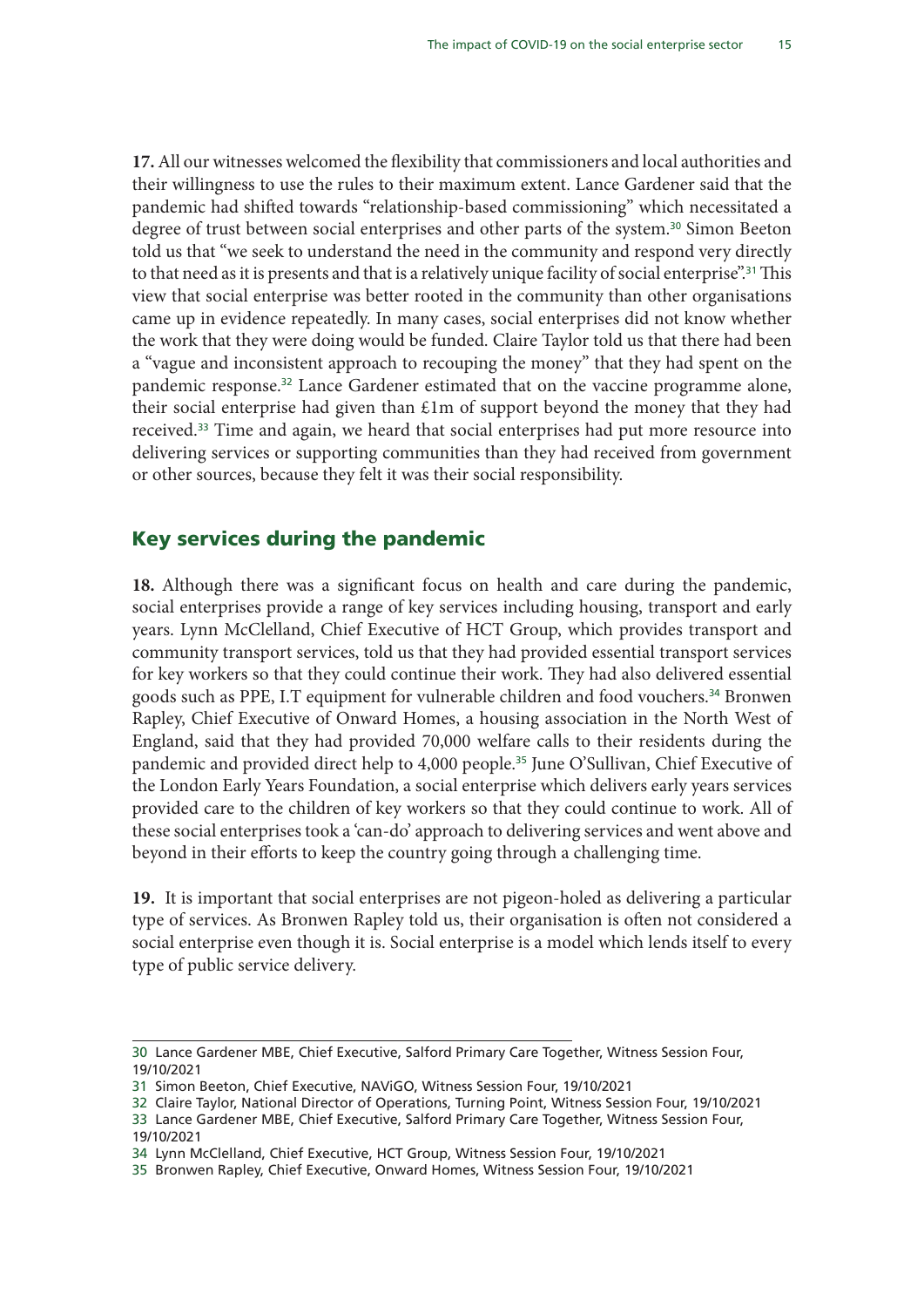**20. We pay tribute to the work of social enterprises in the delivery of public services, particularly frontline health and care services, who worked tirelessly during the pandemic. We commend their efforts that social enterprises made to go above and beyond in their effort to make sure that everyone got access to the help that they needed. In many cases, social enterprises took action at risk to their own businesses with no guarantee of funding because they believed it was the right thing to do.**

**21. We recommend that HM Government creates new guidance on social enterprises in public service delivery, making clear that social enterprises that are delivering services on behalf of the state should be treated equally with their statutory peers. It should also provide advice to public bodies on how they can work with social enterprises as well as the benefits of using social enterprise models for public service delivery.**

### Access and provision of Personal Protective Equipment (PPE)

**22.** The whole of the United Kingdom experienced shortages of PPE in the initial stages of the pandemic. Social enterprises were no exception to this, however, even social enterprises which were involved in the delivery of frontline delivery of services found that they were unable to access PPE. June O'Sullivan said that their business and the early years sector had been completely ignored, despite having to keep services open for key workers so that they could go to work.<sup>36</sup>

**23.** We heard from social enterprise providers of health and care services that they struggled to access PPE despite the essential nature of their work. Lance Gardener told us that "as a social enterprise, we were not entitled to PPE even though we were providing frontline COVID services…we were aware that NHS England would not consider social enterprise as frontline and we made plans…we had to make arrangements with hoteliers and veterinary services. PPE was a problem from the beginning…even when we started to get PPE it was not in numbers necessary."<sup>37</sup> Simon Beeton told us that NAViGO had to become an "anchor institution" for social enterprises, public bodies and voluntary organisations in their area.38 At a national level, Peter Holbrook CBE, Chief Executive of Social Enterprise UK, told us that they had to negotiate directly with the Department for Health and Social Care to ensure that social enterprises could buy PPE alongside other public sector bodies.<sup>39</sup>

**24.** At the heart of this issue seems to have been a lack of understanding of the important role that social enterprise play in public service delivery. The public relies on social enterprises to provide public services and they would expect that all providers of public services should be given access to PPE and other equipment essential to the provision of those services. The pandemic has put in sharp relief the significant contribution of social enterprises and the need for the public sector to better engage with the sector.

<sup>36</sup> June O'Sullivan, Chief Executive, London Early Years Foundation, Witness Session Four, 19/10/2021 37 Lance Gardener MBE, Chief Executive, Salford Primary Care Together, Witness Session Four, 19/10/2021

<sup>38</sup> Simon Beeton, Chief Executive, NAViGO, Witness Session Four, 19/10/2021

<sup>39</sup> Peter Holbrook CBE, Chief Executive, Social Enterprise UK, Witness Session Two, 06/07/2021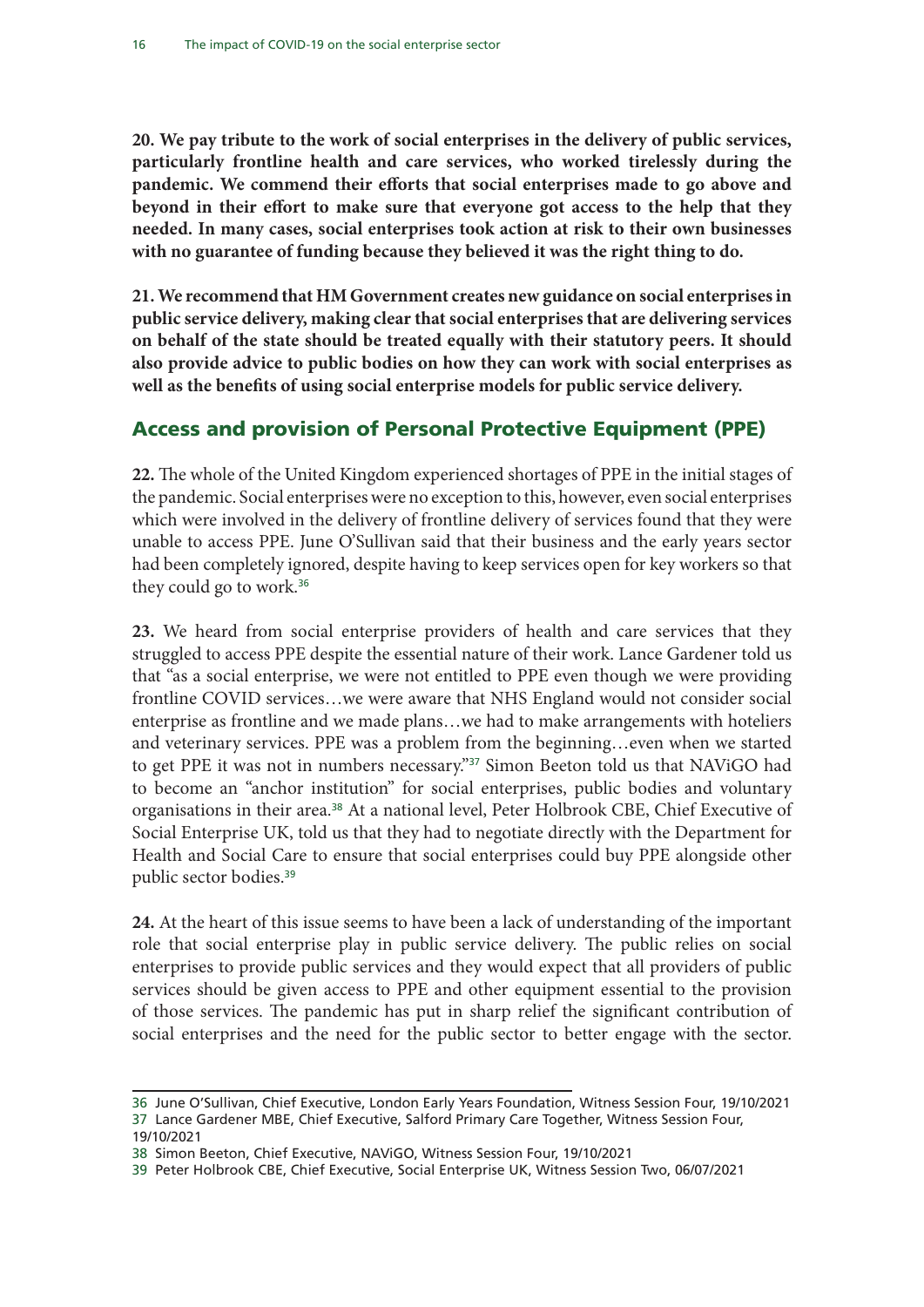**25. Poor levels of access to PPE for social enterprises delivering frontline services to the public is an example of the lack of understanding of the sector more broadly. HM Government has a responsibility to ensure that social enterprises which are delivering services on behalf of the state or a critical nature to communities are given the same access to funding and equipment as their peers in the public sector. Ultimately, if this is not achieved it is only the public that suffers.**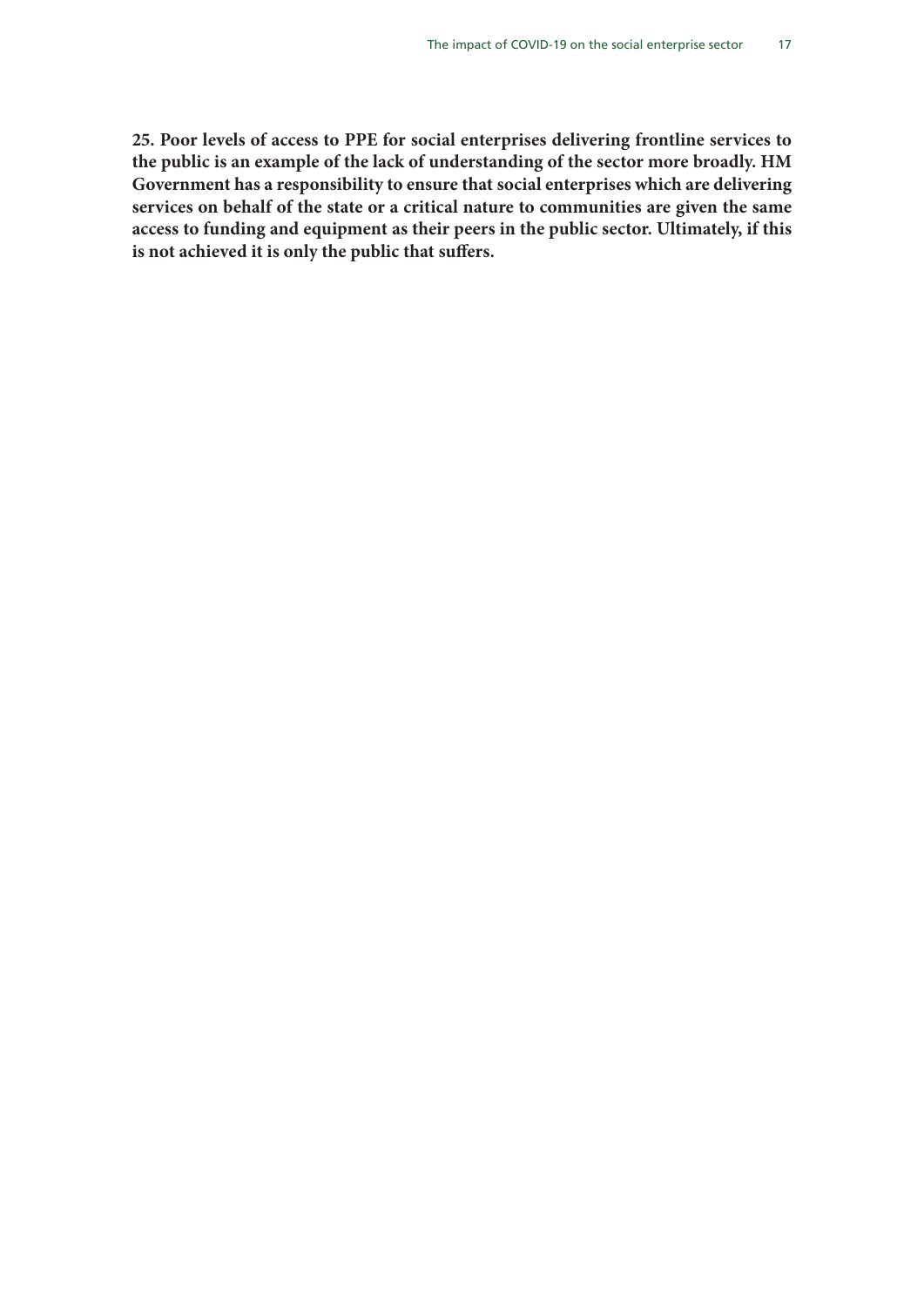### 2. HM Government support for the social enterprise sector

**26.** The COVID-19 pandemic has thrown up challenges about how to provide emergency support to business to governments across the world. We recognise that the HM Government has had to create new funding mechanisms to provide money to businesses, including social enterprises, rapidly and that it is inevitable that mistakes would be made or opportunities missed.

**27.** As we discuss in this section, HM Government did provide resources to social enterprises such as the Coronavirus Job Retention Scheme (also known as Furlough Scheme), discretionary grants through local authorities and giving some social enterprises access to £310m in emergency funding for smaller, local VCSEs.

**28.** However, we are concerned that a lack of understanding of social enterprise across key government departments led to schemes being designed in a way that was not suited to social enterprises. The lack of a clear strategy which would provide levers for government to support for the sector was also a significant factor. It is unacceptable that social enterprise is not fully embedded in the UK's business policy, given the significant contribution that social enterprises make to society and the economy, as well as their potential to help deliver levelling up. No sector of our economy which contributes over 2m jobs and £60bn to UK plc should be ignored[, particularly at a time of such growth in demand for services and so many new entrants].

**29.** We know that COVID will not go away, and at a time of writing, another wave of the virus is sweeping across the country. It is important, therefore, that we learn the lessons from the support provided during the initial stages of the pandemic.



#### Figure 1 – Social enterprises and HM Government COVID funds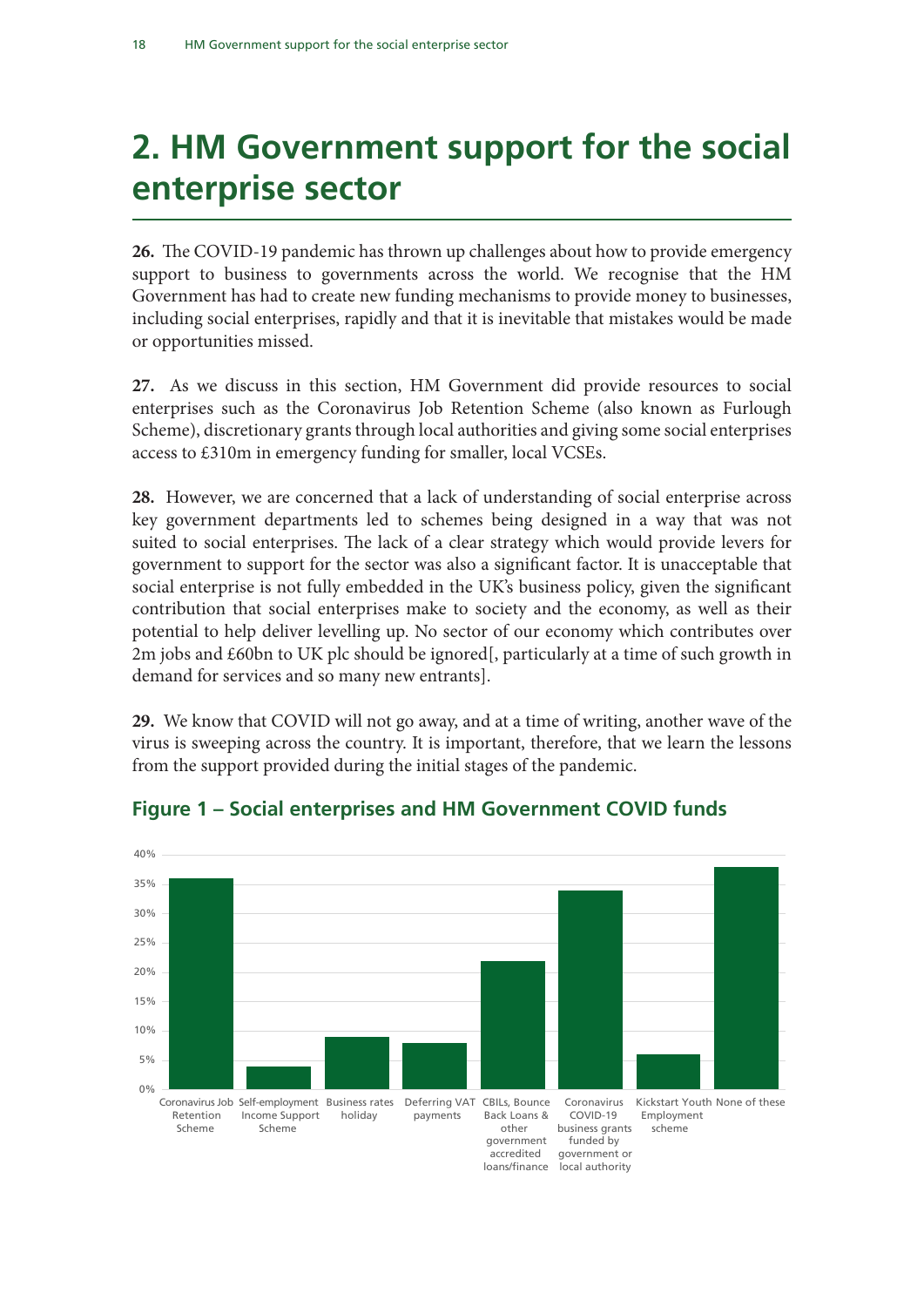### HM Government emergency support for social enterprises

30. On 23rd March 2020, the Prime Minister announced the first national lockdown of the country in response to the emergency of COVID-19. This lockdown lasted to early July 2020. On 14th October 2020 a new "tier system" is introduced for COVID restrictions. On 31st October 2020, the Prime Minister announced a second national lockdown. This lockdown ended on the second national lockdown ended on 2nd December 2020. On the 6th January 2021, the Prime Minister announced a third national lockdown. A phased exit of the third national lockdown began on the 8th March 2021. At the time of writing in December 2021, further restrictions have been placed on some activities and uncertainty about whether another lockdown will be necessary.

**31.** During the period from the 23rd March 2020 social enterprises, like all other forms of businesses and organisations, faced significant disruption and many required emergency financial support in order to sustain their operations. Concerns were first raised by social enterprise representatives to the Civil Society COVID-19 Forum, convened by DCMS, about the financial situation facing the sector on 13th March 2020. This Forum included representatives from the charity sector and large charities such as the Red Cross, Scouts and funds such as the National Lottery Community Fund. Representations were made to DCMS about the lack of balance in the meeting, which only included one voice from social enterprise and focused more on voluntary organisations and volunteers than social enterprises, despite the size and scale of the sector being equal (and in employment terms greater than) the voluntary sector. Despite raising this issue, no changes were made to the balance of the meetings. Given the impact and contribution of social enterprises, this decision is puzzling.

**32.** Ahead of a second meeting of the Civil Society COVID-19 Forum on the 25th March 2020, a briefing was provided by Social Enterprise UK to DCMS on 18th March 2020, outlining the financial vulnerabilities of the sector and the need for bespoke emergency support. The briefing advised HM Government to:

- Ensure equal access for social enterprises to all business support, loan and tax relief programmes;
- Provide zero interest, cheap and blended loans to social enterprises that need support;
- Give equal access to social enterprises to any grant programme to help social sector organisations;
- Raise awareness of social enterprises to banks, government agencies and other distributors of support to businesses;
- Coordinate in-kind support from social enterprises, charities, private businesses and government agencies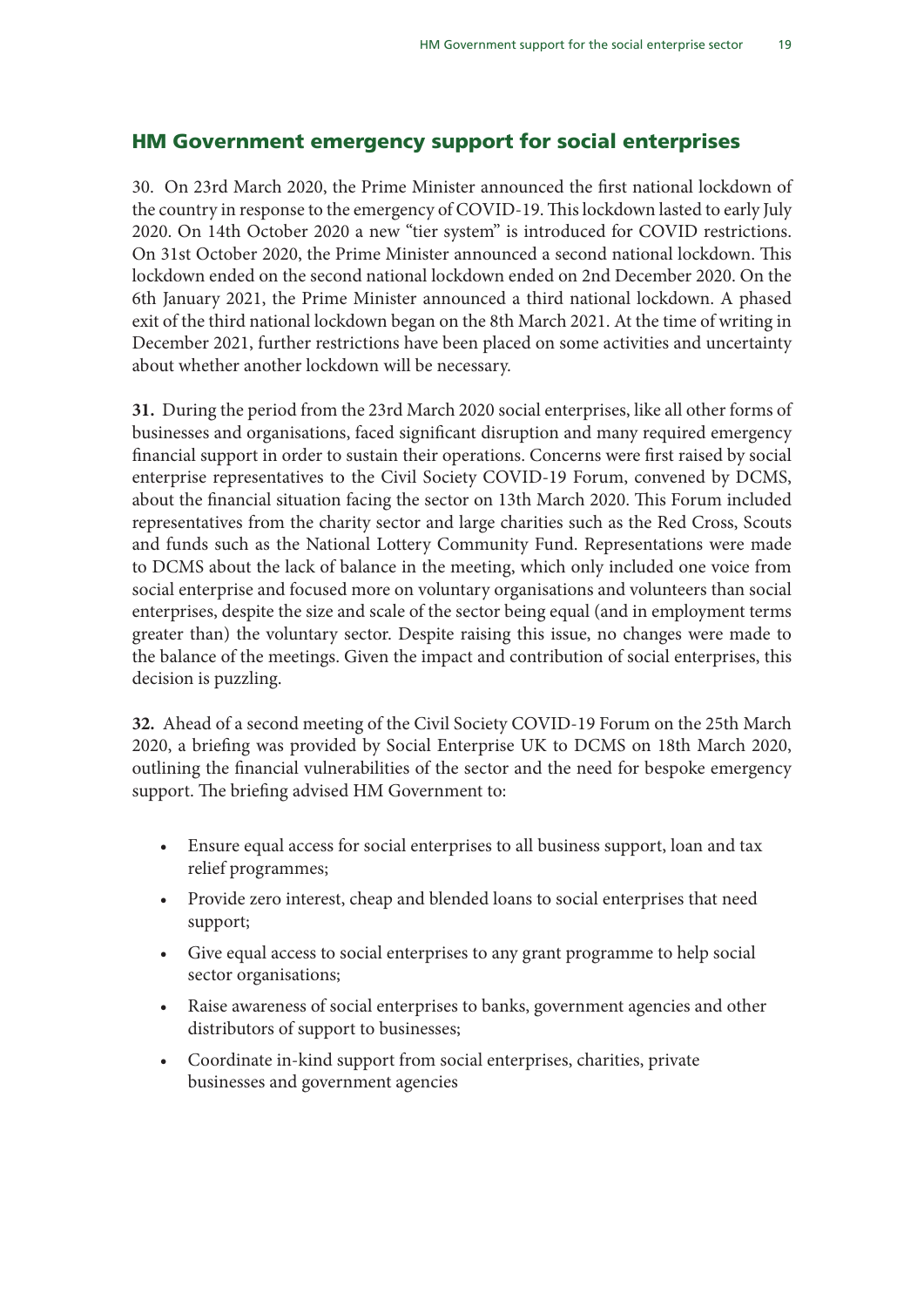**33.** Data collection was, as noted by one of our witnesses, "chaotic".40 Basic information on the size and scale of the social enterprise sector was not avaliable to officials. The rush to understand the sector was typified by repeated requests for information with very short deadlines. One example, saw a request for detailed information from DCMS on social enterprises at 9.30am with a deadline of 1pm the same day. Another request for information was made at 3.45pm, with a deadline for 9.30am the next day including financial information on particular sectors, case studies, impact of previous announced measures and other detailed questions – some of this information had already been provided weeks earlier. Repeatedly, Ministers would say that not enough information had been provided to make decisions, despite all requests for information being responded to. Moreover, other policy announcements were made to support other parts of the economy with little or no information on their need and effectiveness (for example, takeaway businesses being given £25,000 grants despite the fact that they could stay open and many made larger profits due to household isolation). In a meeting on the 7th April 2020 with representatives from the social enterprise sector, a Minister said that the quality of the information that they had received was not enabling them to make a case to government. Yet only a few days before, on the 3rd April 2020, officials in that same department had thanked social enterprises for the information that had been provided in the previous weeks and stated that they were "aware of the value and impact of the social enterprise sector" with no further requests for information. Tony Armstrong, Chief Executive of Locality told the inquiry: "we were being asked constantly for information, often the same information in slightly different forms, but it was not clear what the purpose of those information requests were. It seemed like a little bit of 'we need to do something, so that activity is the thing' rather than leading to specific outcomes. There were often times that we were a 'data agency' and we were pointing officials in the direction of each other."<sup>41</sup>

**34.** A number of significant issues emerged in the initial phase of the pandemic. No guarantees were made at the beginning of April that social enterprises would be given access to emergency grants because of the complexity of legal forms of social enterprise. Representatives from the social enterprise sector had to push for some forms of social enterprise to be given access to grants distributed through the National Lottery Community Fund and specialist funds. Social enterprises can come in a variety of legal forms from Community Interest Companies and Community Benefit Societies to conventional Companies Limited by Guarantee or Share as well as registered charities. Eventually, it was agreed that some social enterprises such as Community Interest Companies would be given access to emergency grants. However, a lack of understanding of the legal forms of social enterprise meant that policies were designed in a way that did not enable all social enterprises equal access to emergency funding. Many social enterprises that did not have CIC registration had to depend on local authorities or other ad-hoc financial support.

**37.** Social enterprises also employ large numbers of vulnerable individuals many of whom had to shield during the pandemic. However, throughout the pandemic and despite representations from the social enterprise sector, HM Government continued to operate schemes such as the Coronavirus Job Retention Scheme in a one size fits all manner. In general, as Peter Holbrook told us for many social enterprise "furlough was the right intervention at the right time", but it did not help all social enterprises.<sup>42</sup> In summer 2020,

<sup>40</sup> Tony Armstrong, Chief Executive, Locality, Witness Session Two, 06/07/2021

<sup>41</sup> Tony Armstrong, Chief Executive, Locality, Witness Session Two, 06/07/2021

<sup>42</sup> Peter Holbrook CBE, Chief Executive, Social Enterprise UK, Witness Session Two, 06/07/2021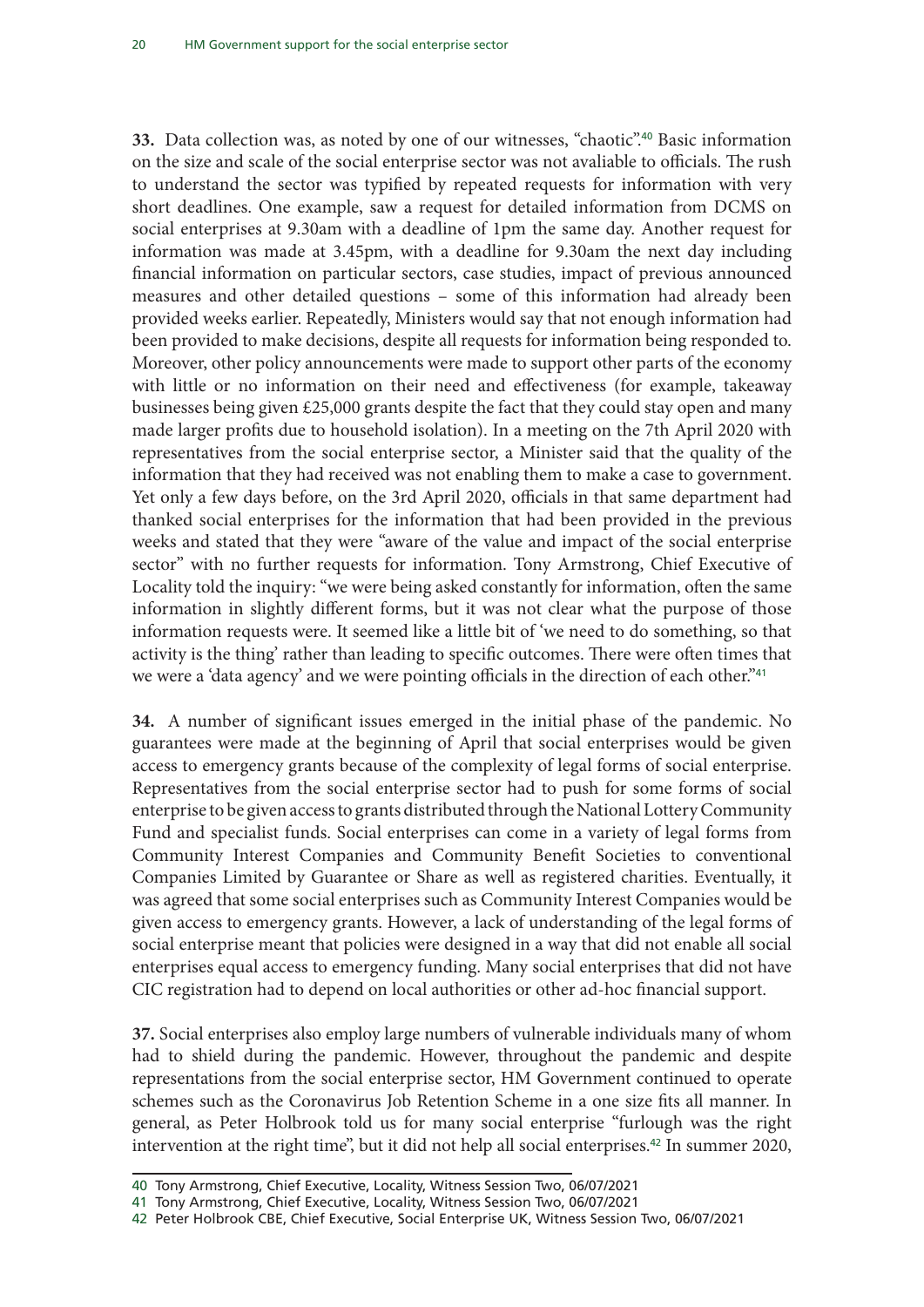for example, there was a risk that the furlough scheme could be ended in October 2020 despite the pandemic still being prevalent and many employees of social enterprises selfisolating. Eventually, vaccinations, extensions of the scheme as well as the removal of specific guidance for "clinically vulnerable groups" meant that the vulnerable people could return to work before the furlough scheme ended, but this was not taken into consideration in the initial stages of the pandemic. A significant minority of social enterprises employ people with disabilities, people recovering from alcohol or drug addiction or with other clinical needs which prevented them from returning to work with the rest of the population. Moreover, Tony Armstrong told us that the furlough scheme was not helpful to many social enterprises who had to "ramp up activity" and could not put staff on furlough during the pandemic, but still needed financial support to keep their services running.<sup>43</sup>

**38.** There were also challenges for social enterprises in accessing the Bounce Back Loans and Coronavirus Business Interruption Loans. Lucy Findlay MBE, Chief Executive of the Social Enterprise Mark CIC and James Wright, Policy Officer at Co-operatives UK, described the difficulties that social enterprises faced in getting bank accounts from high street banks to be able to access emergency loans.<sup>44</sup> Many social banks, which social enterprises have traditionally used, were not able to provide emergency loans and social enterprises had to scramble to open accounts elsewhere.<sup>45</sup> The rush of social enterprises, and other businesses, registering new accounts created long delays and a significant number of social enterprises were denied bank accounts because high streets were refusing to take on new customers. Confusion about whether social enterprises were businesses also meant that they struggled to get the right advice and support from banks, with many having to depend on pro-bono support from organisations such as Social Enterprise Mark CIC.<sup>46</sup>

**39.** At the heart of all these issues were a lack of understanding and awareness of social enterprise or its contributions to society and the economy. HM Government had to learn about social enterprise as the pandemic developed and did not have the information to integrate social enterprise into policy measures as they were being developed. Key government departments such as HM Treasury and the Department for Business, Energy and Industrial Strategy did not have responsibility for social enterprise and did not initially take interest in the needs of social enterprises. This raises questions about the effectiveness of the current government's approach of putting social enterprise into the Department for Digital, Culture, Media and Sport in the belief that DCMS will be able to "champion" social enterprise in various government departments.

**40.** Peter Holbrook told us that social enterprise "often fell through the policy cracks" and that securing access to programmes for social enterprise was "very hard fought for" and "not guaranteed". Although emergency funding was provided, PPE was eventually accessed and discretionary business grants and loans were distributed to social enterprises, the overall impression is that social enterprises were not given the due care and attention that they deserved during the pandemic. This is particularly notable given how many key public services social enterprises were contracted to deliver.

46 Ibid.

<sup>43</sup> Ibid.

<sup>44</sup> Lucy Findlay MBE, Chief Executive, Social Enterprise Mark CIC, Witness Session Two, 06/07/2021 & James Wright, Policy Officer, Co-operatives UK, Witness Session Three, 06/07/2021

<sup>45</sup> BBC News, Social businesses shut out of government support, 15 February 2021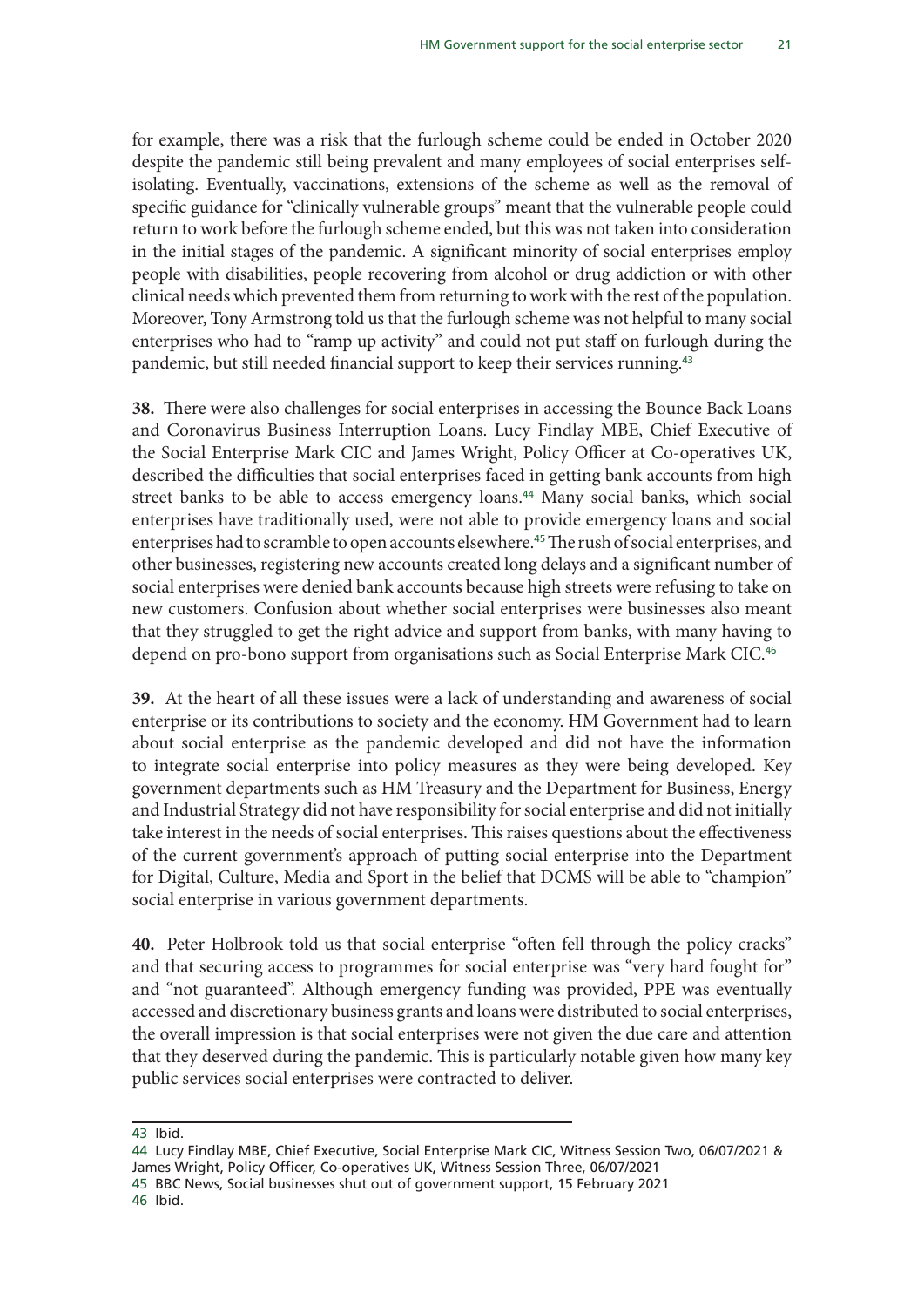#### Lessons from the devolved administrations

**41.** Social enterprises in the nations outside of England experienced COVID differently. In Scotland Duncan Thorp, Policy Manager at Social Enterprise Scotland, said that the sector was in a "good place with a social enterprise strategy at a national level".<sup>47</sup> He went on to add that "we were fortunate that we have a long-term strategy and long-term thinking within the Scottish Government…long term staff members have helped us to build relationships". Before the pandemic, the Scottish Government had put in place a tenyear social enterprise strategy and social enterprise sector was embedded across multiple parts of government.

**42.** This long-term planning meant that before lockdown, in contrast to England, there was already discussion in Scotland about emergency funding for social enterprises. This led to the creation of a £25m Third Sector Resilience Fund, which was launched on the 25th March 2020, two days after the first national lockdown and grants were distributed immediately to charities and social enterprises. By September 2020, £22.6m of grants had been distributed alongside £2.9m in loans at zero percent interest.<sup>48</sup> By contrast, the Coronavirus Community Support Fund (CCSF) which was funded by HM Government and distributed by the National Lottery Community Fund did not make awards until June 2020 due to ongoing negotiations with HM Government.<sup>49</sup> In Scotland followed in September 2020 with a £22m investment Community and Third Sector Recovery Programme aimed at social enterprises and charities providing business support and investment to help organisations through the pandemic. Finally in March 2021, the Scottish Government launched a Third Sector Growth Fund to support social enterprises and charities to access loans and social investment to grow following the easing of lockdown restrictions. The Scottish Government provided three times more financial support as a proportion of its economy to social enterprises and charities during the pandemic.

**43.** In Wales, there was a similar level of commitment to social enterprises. David Madge, Project Manager North and East Wales for Social Business Wales, said that the Welsh Government had been very supportive of the sector.<sup>50</sup> Social enterprises had been given access to and were referenced as part of the £500m Economic Resilience Fund developed by Welsh Government. 57 social enterprises received £2.9m in awards through that fund.<sup>51</sup> In addition, on the 6th April, before the Chancellor's announcement, the Welsh Government launched a Third Sector COVID-19 Response Fund worth £24m. Critical to the additional support was the long term funding for specialized business support and the long term nature of the relationships. The importance of this long-term support for social enterprise had been "actively recognised" by the devolved government in Wales.<sup>52</sup>

<sup>47</sup> Duncan Thorp, Policy Manager, Social Enterprise Scotland, Witness Session Three, 09/09/2021 48 Scottish Government, The Third Sector Resilience Fund (TSRF): Analysis of Applications and Awards (March – September 2020), November 2020 p. 3

<sup>49</sup> Ipsos Mori, Process Evaluation of the Coronavirus Community Support Fund (CCSF) Final Report, July 2021 p. 5-6

<sup>50</sup> David Madge, Project Manager North and East Wales for Social Business Wales, Witness Session Three, 09/09/2021

<sup>51</sup> Coalfields Regeneration Trust et al, COVID-19 and the Impact on Social Enterprise in Wales, May 2020

<sup>52</sup> David Madge, Project Manager North and East Wales for Social Business Wales, Witness Session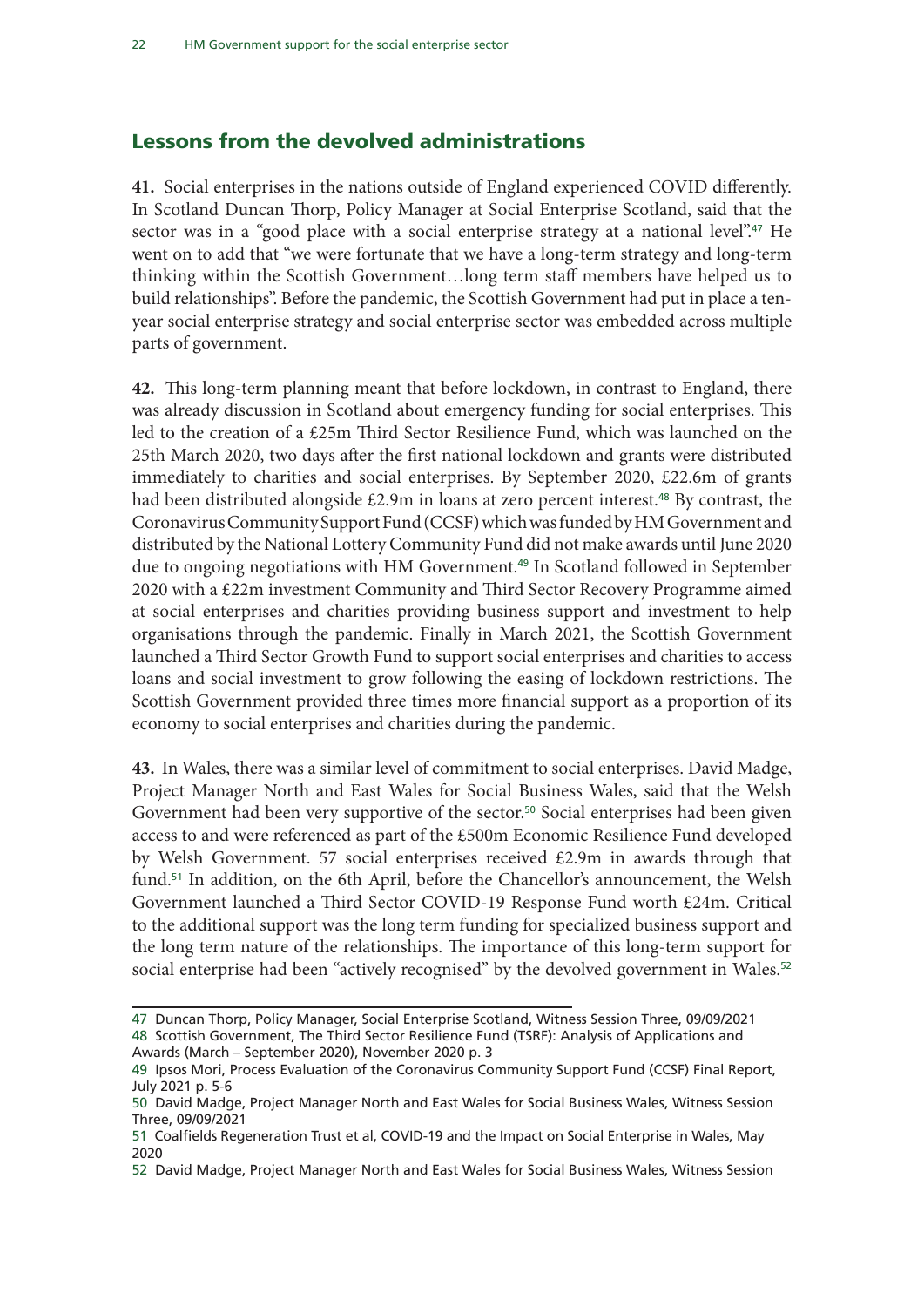Again, in proportion of the size of the Welsh economy compared to England, the Welsh Government provided twice as much financial support for social enterprises and charities during the pandemic.

**44.** The picture in Northern Ireland was more complex particularly given the lack of a continually sitting government in Northern Ireland during the past decade. Colin Jess, Chief Executive, Social Enterprise Northern Ireland, said that in the beginning social enterprises in Northern Ireland were "envious" of the support that had been provided to social enterprises in Scotland and Wales.<sup>53</sup> The lack of long-term planning in Northern Ireland over the previous years led to a seven-month gap in support. However, following lobbying by Social Enterprise Northern Ireland and engagement from the Northern Ireland Executive, a specialist social enterprise and charity fund was created which was noted as an "exemplar" for specialist sector funding by the Northern Ireland Executive.<sup>54</sup> The COVID Social Enterprise Fund was launched on the 28th September 2020 and closed on the 23rd October 2020. In total £9.1m in grants were distributed through the fund to 315 organisations.<sup>55</sup> Recognising the gaps in the support during the pandemic, Social Enterprise Northern Ireland is working with the Department for the Economy to build up a "social enterprise database" so that the executive is better aware of the scale and distribution of social enterprises in the Northern Ireland.<sup>56</sup>



Three, 09/09/2021

<sup>53</sup> Colin Jess, Chief Executive, Social Enterprise Northern Ireland, Witness Session Three, 09/09/2021 54 Ibid.

<sup>55</sup> Department for Communities, The Covid Social Enterprise Recipients, February 2021

<sup>56</sup> Colin Jess, Chief Executive, Social Enterprise Northern Ireland, Witness Session Three, 09/09/2021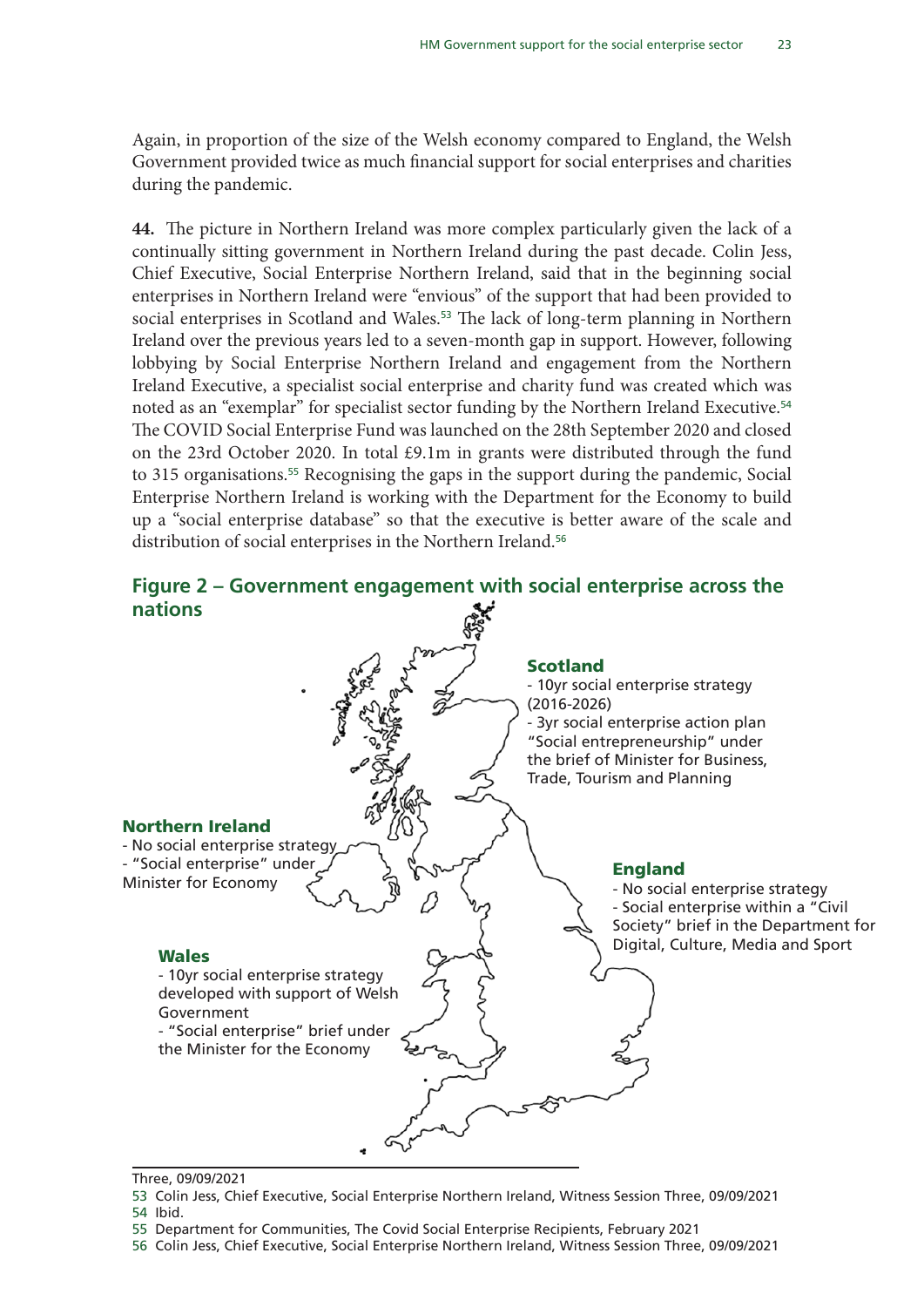#### Performance of local government

**45.** The inquiry was given consistent evidence that local authorities had stepped in to fill the cracks that emerged in national programmes, particularly in England. As social enterprises were often not considered at a national level, the help of local authorities became vital to many social enterprises. Tony Armstrong told us that local authorities had been "much more dynamic" than national government during the early stages of the crisis as they had a better understanding of "place-based social enterprises."57 James Alcock, Chief Executive Officer, Plunkett Foundation said it had been "good all round" from local councils and that many had encouraged his social enterprise members to apply for discretionary grants to enhance their resilience.<sup>58</sup> Lindsey Hall, Chief Executive, Real Ideas Organisation based in Plymouth and Cornwall said that their local authorities had "been brilliant and made sure that social enterprises were part of the mix…making sure money got to the places that need it."<sup>59</sup>

**46.** One quarter (24%) of respondents to the Social Enterprise Advisory Panel survey in February 2020 said that they had received funding or income from their local authority in the previous twelve months – a period mostly covered by the pandemic.<sup>60</sup> Five percent of respondents said that they had received funding or income from their metro-mayor or combined authority and five percent also received funding or income from their Local Enterprise Partnership during the same period.

**47.** A similar willingness to engage by local authorities was also found by social enterprises delivering public services. Lance Gardener commented that local councillors had been "incredible" and "always supportive", as well as the local Members of Parliament, noting that they would not have been able to deliver emergency support without them.<sup>61</sup> Bronwen Rapley, said that "people who did well were those that were grounded in their communities to start with".<sup>62</sup> Commissioners had also shown flexibility in procurement rules during the pandemic, which helped to keep services such as local transport going through an unstable period.<sup>63</sup> Nina Parnell, Head of Volunteering and Community Support, Westbank Community Health and Care, noted that their local authority had provided them community support grants to enable their social enterprise to keep providing help to vulnerable people, including those with dementia and diabetes during the pandemic. Timely financial support helped Westbank to support 400 people a week and the volunteers delivered 25,000 acts of kindness during the pandemic. Although one of the challenges was the short time from that money had to be spent and giving more flexibility to organisations would have been useful.<sup>64</sup>

59 Lindsey Hall, Chief Executive, Real Ideas Organisation, Witness Session One, 10/06/2021

61 Lance Gardener MBE, Chief Executive, Salford Primary Care Together, Witness Session Four, 19/10/2021

<sup>57</sup> Tony Armstrong, Chief Executive, Locality, Witness Session Two, 06/07/2021

<sup>58</sup> James Alcock, Chief Executive Officer, Plunkett Foundation, Witness Session Two, 06/07/2021

<sup>60</sup> Social Enterprise UK, Social Enterprise Advisory Panel, February 2020

<sup>62</sup> Bronwen Rapley, Chief Executive, Onward Homes, Witness Session Four, 19/10/2021

<sup>63</sup> Lynn McClelland, Chief Executive, HCT Group, Witness Session Four, 19/10/2021

<sup>64</sup> Nina Parnell, Head of Volunteering and Community Support, Westbank Community Health and Care, Witness Session One, 10/06/2021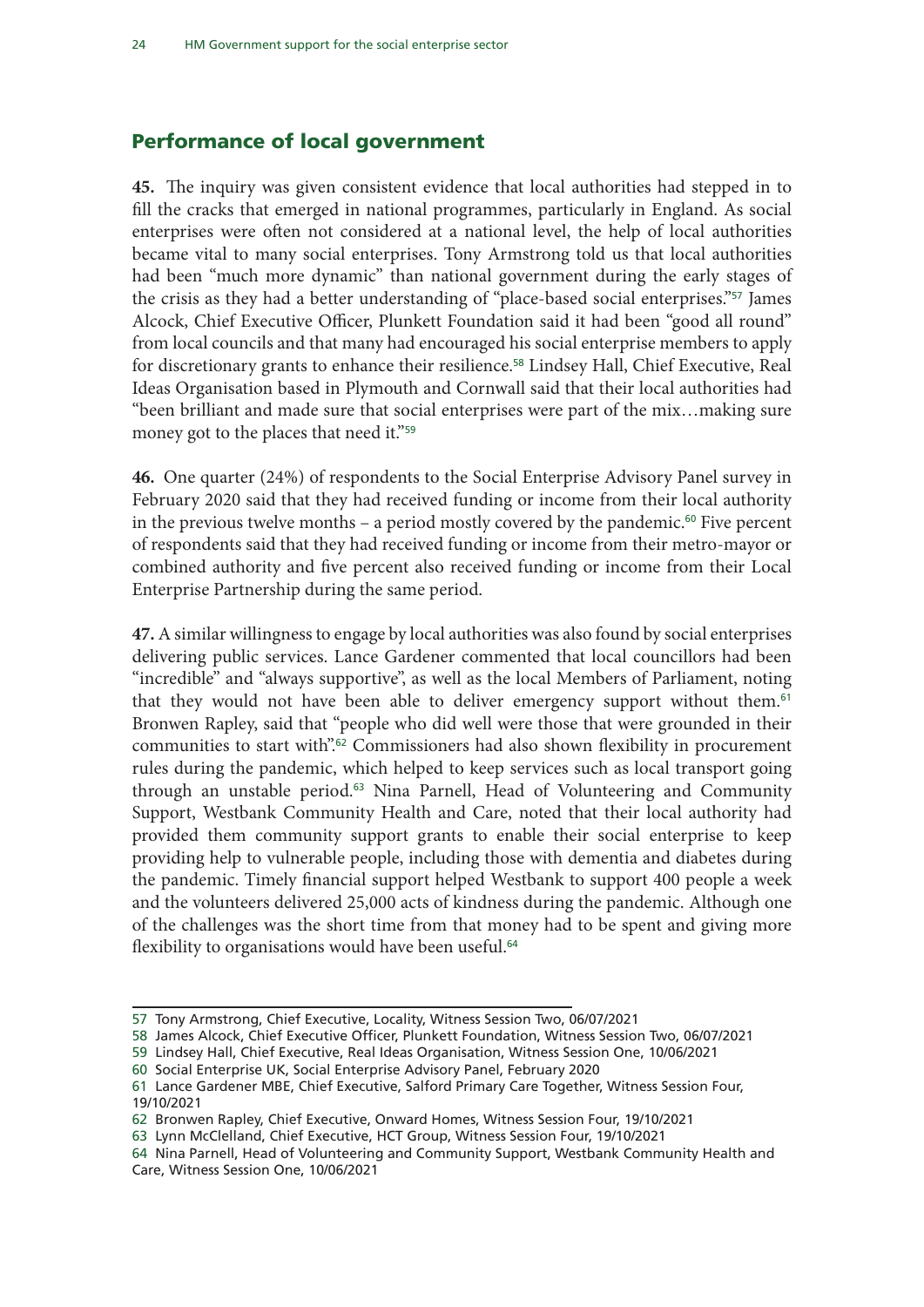**48.** Not all local authorities acted in the same way. Anwar Ali OBE, Chief Executive of Upturn Enterprise based in Oldham told the inquiry that there was "lots of rhetoric about support but when you driven down it wasn't there."<sup>65</sup> In some cases, social enterprises were being relied upon to deliver services without funding despite statutory organisations being given money to deliver these services. He further added that "if we are serious about these issues, we need to change and we need a different approach for social enterprises, there are opportunities out there."<sup>66</sup> Tony Armstrong also noted that there was a danger that local authorities became "complacent" about place-based social enterprises in their areas and came to rely on them without giving them the support that they needed.<sup>67</sup>

### The role of foundations and specialist funders

**49.** Foundations and specialist funders place a critical role in supporting social enterprises during the pandemic not only through their own funding but also as delivery partners for government schemes. The Association of Charitable Foundations latest Giving Trends research found that between 2019/19 and 2019/20, grant giving increased by nearly 8%.<sup>68</sup> Half of the top 300 foundations in the country made general grants to combat COVID-19 and a further 39% made emergency grants during the pandemic.<sup>69</sup> This research found a £200m in grant making during 2019/20, on par with the £310m provided by HM Government.70 Alastair Wilson, Chief Executive of the School for Social Entrepreneurs, commended the work of charitable foundations and their swiftness in providing resources to the social enterprise sector.<sup>71</sup> 360Giving, which provides data on grant making organisations, found over 3,800 Community Interest Companies had received UK COVID relief grants.72 However, these social enterprises only received 3% of the total value of grants distributed through organisations using 360Giving.73 Other social enterprises may have received emergency grant funds, but the lack of a consistent approach to identifying social enterprises across funders can make it hard to track the exact level of support provided to the sector. It is important, therefore, that HM Government does not assume that foundations can step in to help social enterprises at scale in the same way that they do for traditional charities.

**50.** Specialist organisations, such as the School for Social Entrepreneurs, Social Investment Business, The Ubele Foundation, UnLtd played an important role in advising and delivering funds that went to the social enterprise sector. Without their knowledge and networks, it would have been very difficult to provide emergency support to the social enterprise sector.

**51.** The National Lottery Community Fund (NLCF) also played a central role to supporting social enterprises as the delivery agency for the HM Government £310m fund for small

66 Ibid.

72 360Giving, UK Covid Relief and Recovery Grants: data analysis, December 2021

<sup>65</sup> Anwar Ali OBE, Chief Executive, Upturn Enterprise, Witness Session One, 10/06/2021

<sup>67</sup> Tony Armstrong, Chief Executive, Locality, Witness Session Two, 06/07/2021

<sup>68</sup> Association of Charitable Foundations, Giving Trends 2021, December 2021

<sup>69</sup> Ibid.

<sup>70</sup> Ibid.

<sup>71</sup> Alastair Wilson, Chief Executive, School for Social Entrepenuers, Witness Session Two, 06/07/2021

<sup>73</sup> Ibid.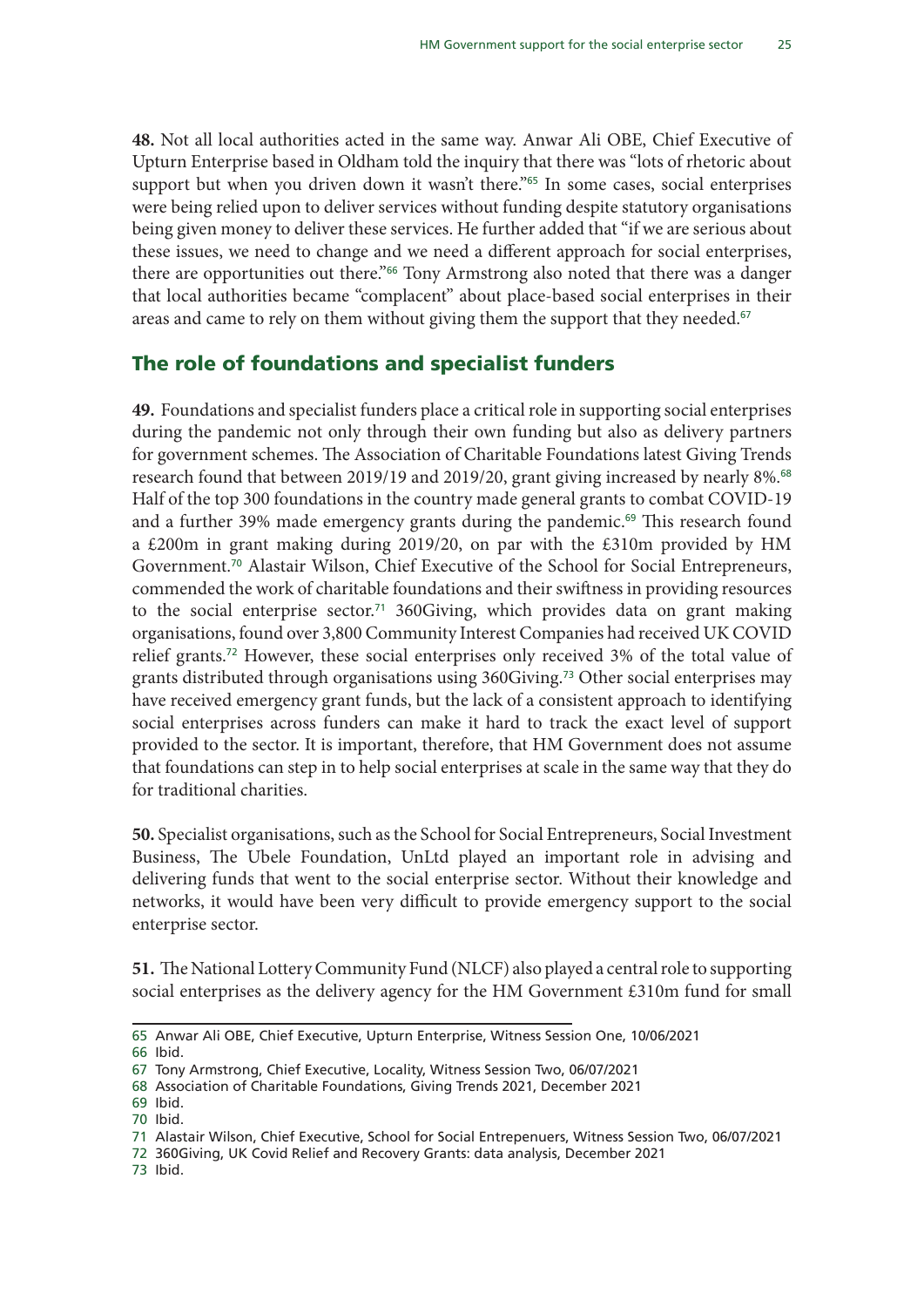charities and social enterprises. Over £100m of grants through the National Lottery went to not-for-profit companies and Community Interest Companies.<sup>74</sup> NLCF reached out to several specialist providers to ensure it built mechanisms for social enterprises that were eligible for funding to get access to them. The lack of pre-existing arrangements meant that NLCF had to deliver a sizeable grant programme at pace in a rapidly evolving situation. In addition, NLCF was subject to additional oversight from HM Government which added further complications.<sup>75</sup>

**52. The difference in experience between social enterprises across the UK is closely related to historic levels of interest and engagement with social enterprise. In recent years, HM Government has not engaged sufficiently with social enterprises, despite their significant contribution to the UK economy. This left HM Government scrambling for information and schemes designed which did not fully consider the challenges facing social enterprises. Although support was provided and the efforts of Ministers and officials to design programmes at speed must be recognised, social enterprises could have been better supported.** 

**53. We recommend that the HM Government creates a "Social Enterprise Strategy". A strategy would help to raise the profile of social enterprise across government and ensure that we maximize the opportunities for the sector to level up the country. This would build upon the best practice of Scotland and Wales, which was found to speed up their response to support social enterprises during COVID. Any strategy must be a truly cross-governmental piece of work and not solely the responsibility of one department. We recommend that a strategy is owned by a partnership between BEIS, DLUHC and DCMS but involves all government departments.** 

**54. We commend local authorities and the devolved administrations on their work to engage with social enterprises and provide them emergency support as well as specialist funders, such as the National Lottery Community Fund (NLCF) and charitable foundations.** 

**55. Funding for social enterprises is better distributed when there are strong relationships between government, social enterprise representatives and specialist organisations. We recommend that HM Government delivers the "Social Enterprise Forum" to create a simple relationship between government departments and social enterprise, which was first promised in the Civil Society Strategy in 2018.** 

<sup>74</sup> Ipsos Mori, Process Evaluation of the Coronavirus Community Support Fund (CCSF) Final Report, July 2021 p. 15 360Giving, UK Covid Relief Grants,

<sup>75</sup> Public Accounts Committee, Fifth Report of Session 2021-22, COVID 19: Government Support for Charities, 9 June 2021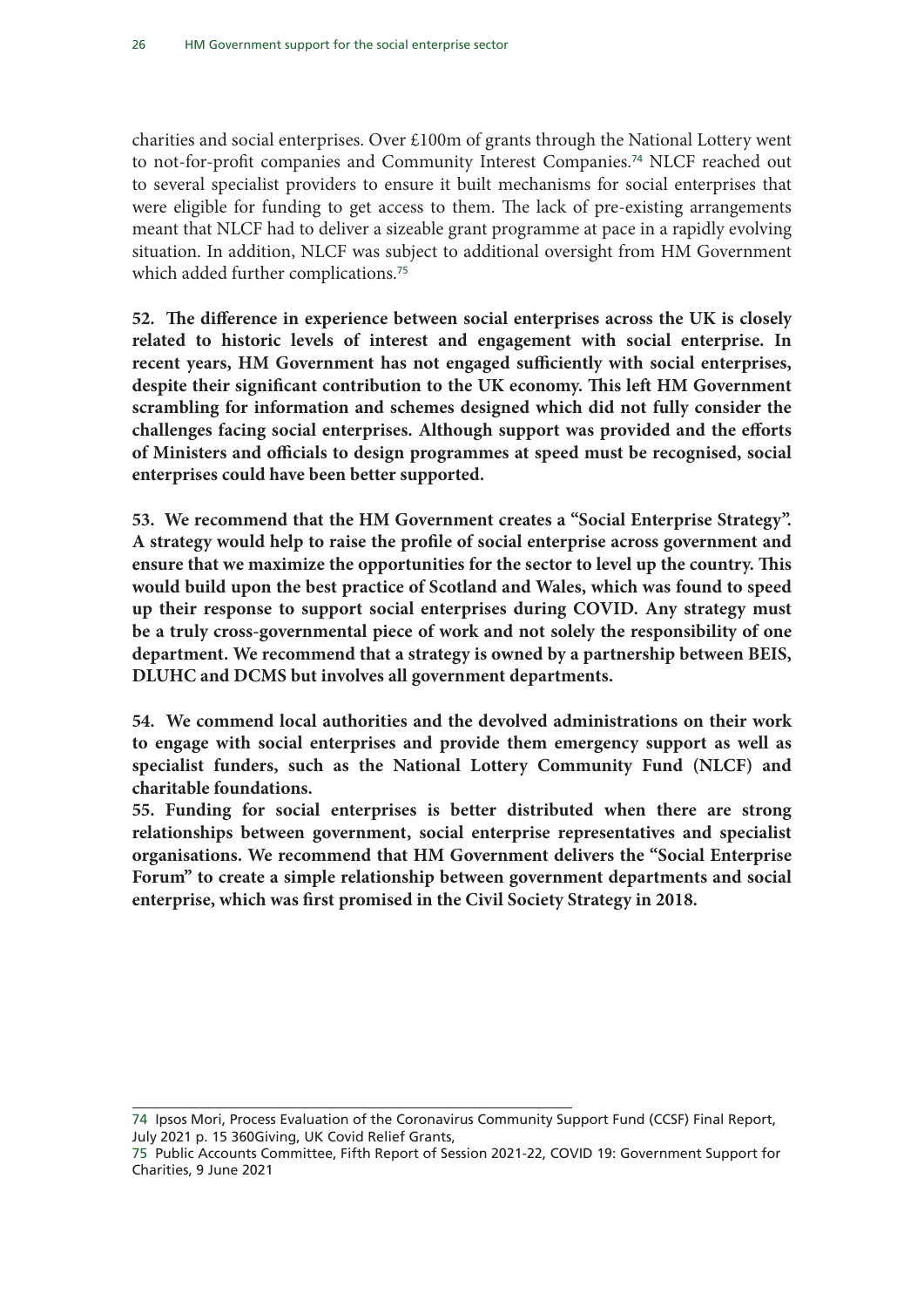# 3. Opportunities for social enterprise to help the recovery and level up the country

**56.** In our first evidence session, the then Minister for Civil Society, Baroness Diana Barran MBE told the inquiry that she wanted to focus on the "opportunity that is there for the sector."76 She told us that the "positive culture" of social enterprise was "all about solutions" which was "refreshing."<sup>77</sup> In his letter to Danny Kruger MP in June 2020, the Prime Minister recognised the "tremendous examples of innovation, flexibility and cando spirit from charities and social enterprises". He stated that government "has a role to play in supporting the voluntary effort and social entrepreneurialism that have proved so valuable so far, and will be even more vital in the years ahead."78 We agree that there are significant opportunities for social enterprises to help the United Kingdom recover from the pandemic and to help level up the country in the years ahead.

**57.** There are over 100,000 social enterprises in the UK. These businesses employ 2m people and contribute £60bn to the UK economy. Over a fifth work in our most deprived communities, more likely to hire people from disadvantaged backgrounds and more evenly spread across the country. These businesses are also more likely to be taking action to tackle Net Zero and social enterprises are exporting overseas in greater numbers than other SMEs.79 They are an ideal partner for HM Government's policy agenda, particularly their commitment to tackling climate change and tackle regional inequality through "levelling up" the country.

**57.** Although this may seem like a matter of process, it is clear to the inquiry that unless there is better understanding of social enterprise within government opportunities for partnership and collaboration will be missed. In 2020, 27 Parliamentarians, including Officers of the APPG for Social Enterprise, called on the Prime Minister to move social enterprise to the Department for Business, Energy and Industrial Strategy to better integrate social enterprise into government policy making. Social enterprises themselves have repeatedly called for change, with 130 social enterprises writing to the Prime Minister in 2018 to call for social enterprise to be moved. In 2019, 116 women-led social enterprises wrote to the Prime Minister to call for a move because they were concerned that social enterprises which are more likely to be led by women were being discriminated against in not being placed with other forms of business. Peter Holbrook said that "social enterprises see themselves as businesses and want a seat at the BEIS table."80 This view that social enterprises are businesses and want to be at the table of other businesses was repeated throughout the evidence sessions. The challenges that social enterprises faced in getting access to government support during the pandemic has only compounded the issues raised by social enterprises before the pandemic.

<sup>76</sup> Baroness Diana Barran MBE, Witness Session One, 10/06/2021

<sup>77</sup> Ibid.

<sup>78</sup> Letter from the Prime Minister to Danny Kruger MP, 23 June 2020

<sup>79</sup> Social Enterprise UK, No Going Back: State of Social Enterprise 2021, October 2021

<sup>80</sup> Peter Holbrook CBE, Chief Executive, Social Enterprise UK, Witness Session Two, 06/07/2021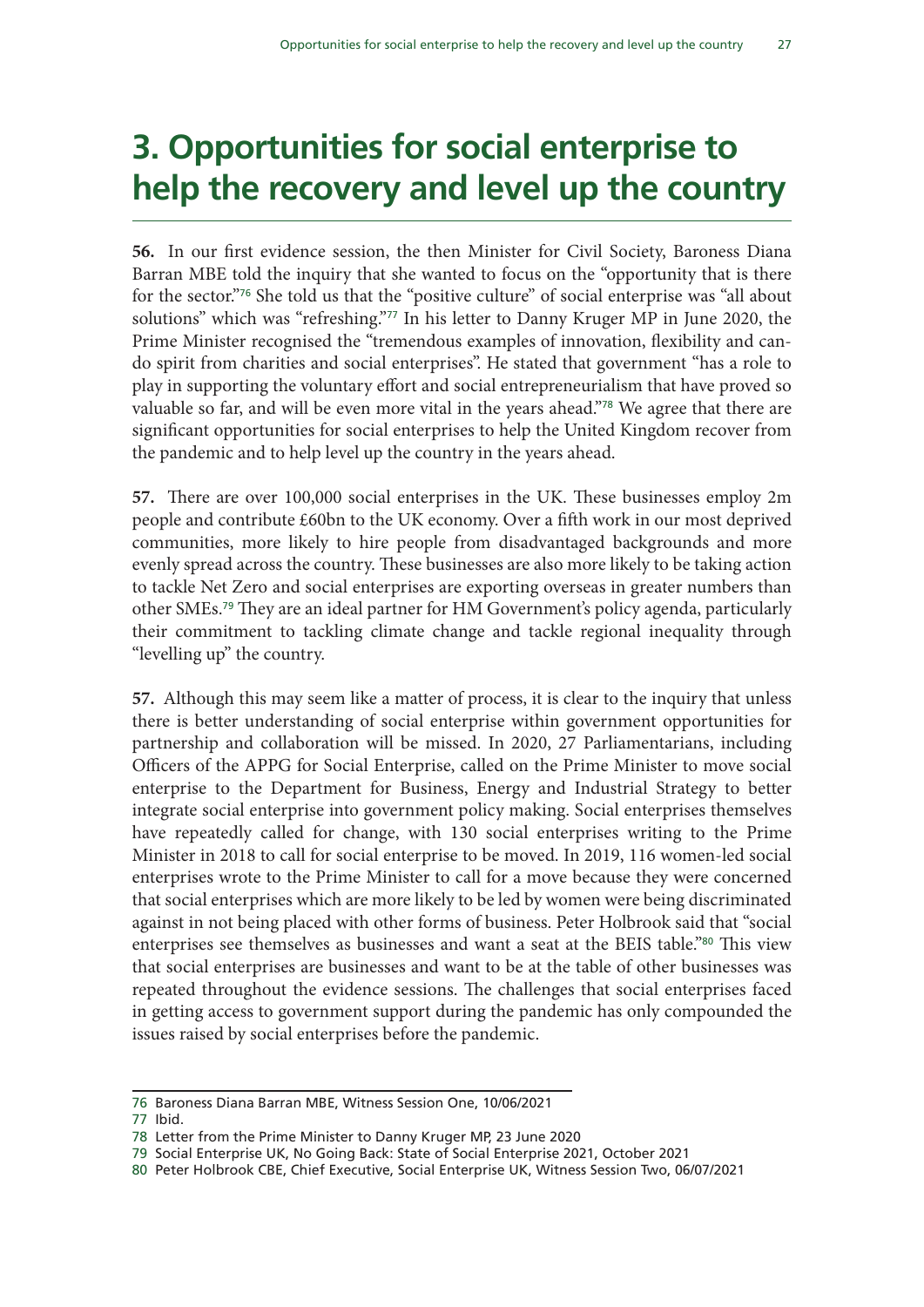**58. We recommend that social enterprise should be moved to the Department for Business, Energy and Industrial Strategy at the next reshuffle so that social enterprise is fully embedded in business policy across HM Government and to ensure that future support open to businesses is made available to social enterprises.**

**59. In addition, we recommend that all relevant government departments, particularly HM Treasury, Department for Levelling Up, Housing and Communities and the Department for Health and Social Care and Cabinet Office, should have specific social enterprise units working in partnership with BEIS to ensure that social enterprises are properly embedded in all government policies.** 

**60.** These changes, in combination with a new Social Enterprise Strategy, would give HM Government a strong platform to work with the social enterprise sector and ensure that the UK achieves the maximum benefit from having a strong and growing movement of social enterprises.

### Levelling up the country

**61.** Social enterprises have shown their resilience and their adaptability as entrepreneurs working through one of the most challenging periods in our history. Not only have they managed to survive, but the latest data from Social Enterprise UK indicates that many parts of the sector are thriving. Nearly half of social enterprises grew their turnover last year (44%) and 74% made a profit or broke even last year.<sup>81</sup>

**62.** At the time of writing, the reformed Department for Housing, Levelling Up and Communities is drafting a White Paper on "levelling up". We know that social enterprises have been engaging in this White Paper and we hope that it will reference the contribution the sector can make and support to grow the sector. An independent Commission on Social Investment, chaired by Lord Victor Adebowale CBE, is also due to be published in early 2022 to make recommendations on how the social investment market can be reformed to support social enterprises. We urge HM Government to listen to the recommendations made by the independent commission.

**63.** The evidence that we have received indicates that growing the number and scale of social enterprises within places are critical to the success of levelling up. To start and grow, social enterprises need access to capital – just like any other form of business. This capital needs to come in a number of forms. Grants, blended finance, debt finance "quasi-equity" and equity all need to be made avaliable to social enterprises so that there a range of funding to suit the needs of social enterprises. A recent paper on levelling up and social investment published by the Local Trust stated that "to make a difference for 'left behind' areas, social investment needs to harness appetites and structure products which are long term, patient and recognise risk."<sup>82</sup> Alastair Wilson told us about the innovative work that has taken place through 'Match Trading' to provide flexible grants which encourage

<sup>81</sup> Social Enterprise UK, No Going Back: State of Social Enterprise 2021, October 2021

<sup>82</sup> Dan Gregory, Levelling the land: Social investment and 'left behind' places, November 2021 p.24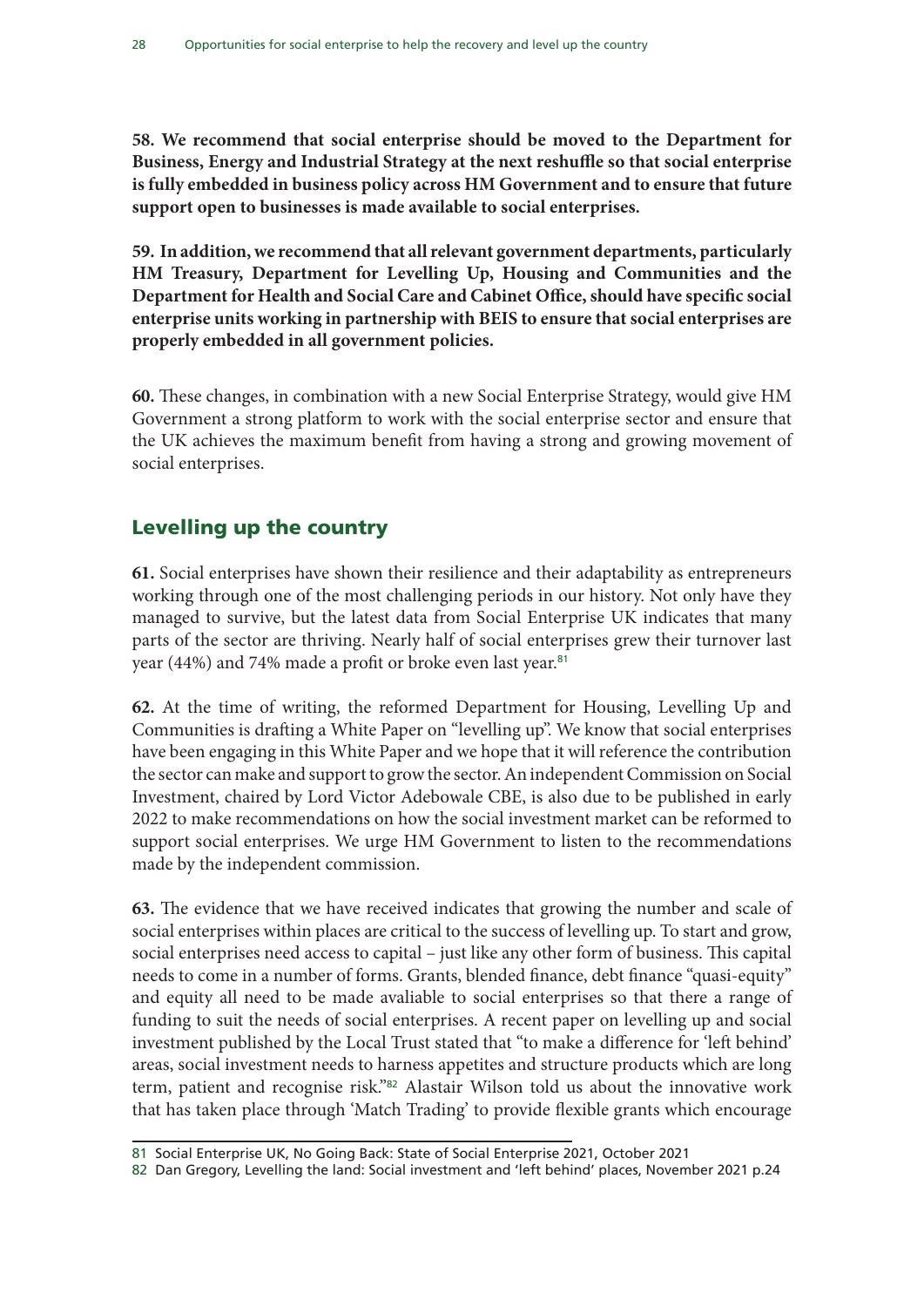social enterprises to expand and develop new business.<sup>83</sup> There have also been calls for a Community Wealth Fund to support the social enterprise and charity sector in local places. All of these initiatives point to the need for flexible capital to grow the social enterprise sector.

**64.** The House of Commons is currently considering a Dormant Accounts Bill which could unlock £1.7bn in new funding for social enterprises and charities. The then Minister for Civil Society, Baroness Barran, in her comments during the debate of the Bill stated that it was "had to imagine that charities and social enterprises will not continue to be key partners" in the maximizing the impact of new funding unlocked through the Bill. <sup>84</sup> There was support across the House of Lords and across the House of Commons so far for the investment to be channeled through social enterprises and charities which can be trusted to use these funds wisely to improve communities that need it. We believe that these new funds could be used effectively to help level up the country and provide more resource to social enterprises. Learning the lessons from the pandemic, we would recommend that HM Government works in close partnership with specialist organisations and representatives of the social enterprise sector in the design of any funding, to ensure that it is properly designed.

**65. We recommend that the next phase of dormant accounts monies is channeled into the development of more social enterprises, particularly in deprived communities, through a range of flexible finance. We urge HM Government to keep its commitment to use these new dormant account monies to support the growth of social enterprise through the provision of a grants, blended finance, quasi-equity and equity investments to the sector. We encourage HM Government look at proposals such as Match Trading, Community Wealth Fund and the outcome of Lord Victor Adebowale's Commission on Social Investment for how to best support the social enterprise sector to level up the country.** 

#### Public procurement and social value

**66.** The then Minister for Civil Society, Baroness Barran, told the inquiry that one of the areas that she wanted to focus on was how social enterprises could be helped through public sector procurement and maximizing social value.<sup>85</sup> Sado Jirde, Director at the Black South West Network which supports social enterprises and charities in the South West of England also referenced the "huge potential" for procurement to support the growth of social enterprises in her region.<sup>86</sup> The inquiry heard repeatedly that during COVID, commissioners were able to take a more flexible approach to working with social enterprises which helped the sector to maintain services and their financial sustainability. This is a spirit of cooperation and collaboration which needs to be maintained beyond the short-term pressure of the pandemic.

<sup>83</sup> Alastair Wilson, Chief Executive, School for Social Entrepenuers, Witness Session Two, 06/07/2021

<sup>84</sup> Hansard, Dormant Accounts Bill, Committee Stage, House of Lords, 23rd June 2021

<sup>85</sup> Baroness Diana Barran MBE, Witness Session One, 10/06/2021

<sup>86</sup> Sado Jirde, Director, Black South West Network, Witness Session Two, 06/07/2021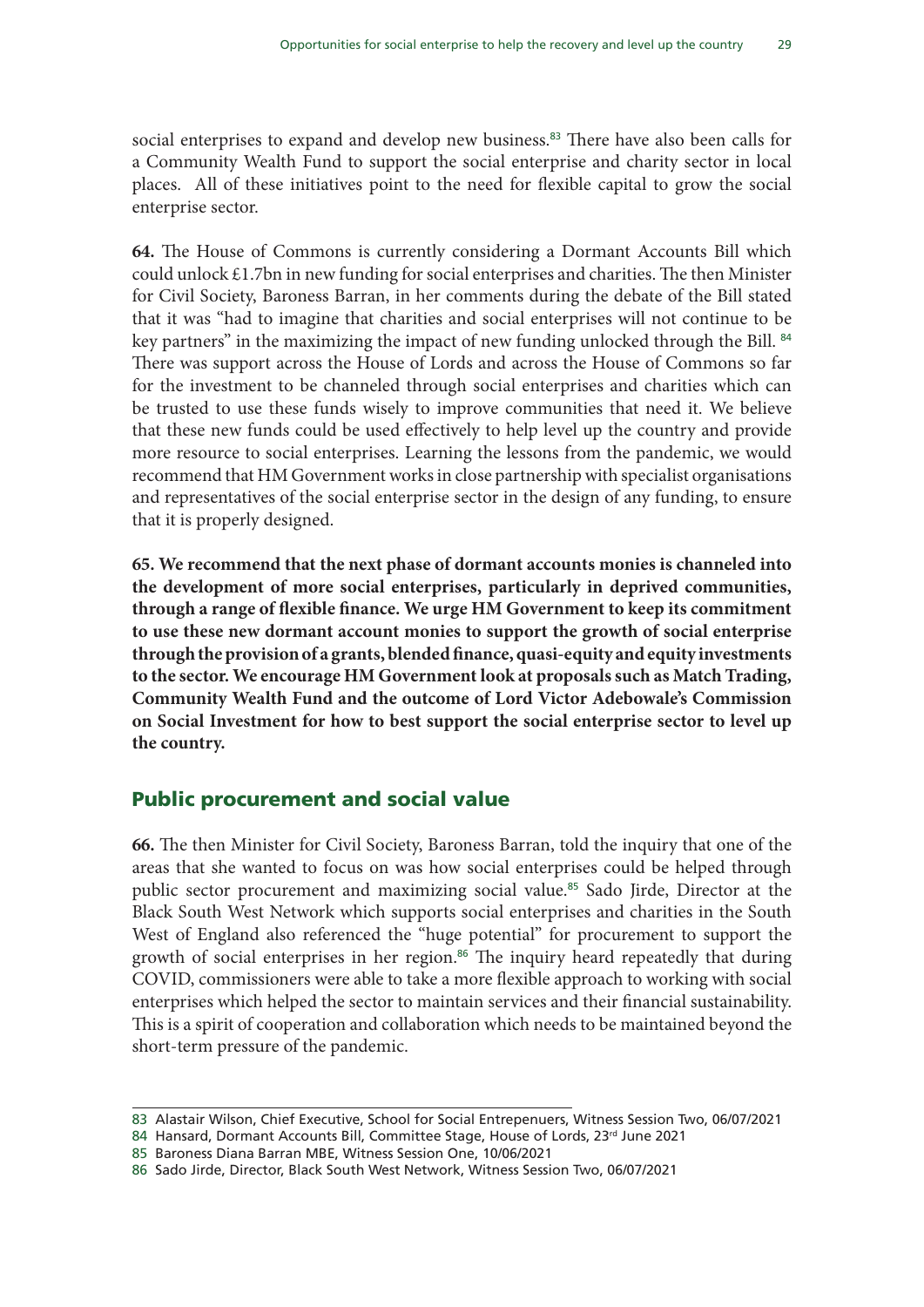**67.** This year marks the 10th anniversary of the passage of the Social Value Act which has done enormous good for social enterprises and has helped the taxpayer to achieve greater value from over £300bn of public procurement spend. However, the Act depends on an ecosystem of organisations, particularly social enterprises, which are able to innovate and create value for the public sector.

**68.** As Genevieve Maitland Hudson told the inquiry, many of the barriers facing social enterprises in getting access to public sector contracts remain in place. We need to see a redoubling of the efforts within government to provide more opportunities for social enterprises to bid for and deliver public sector contracts. We have seen throughout the pandemic that social enterprises can be depended upon, even in the toughest of circumstances, to deliver for the taxpayer. Unlike other forms of business, social enterprises will not abandon their posts when times are hard.

**69.** We are likely to see this year a new Procurement Bill to put into effect the new regulations for the public sector procurement regime following our departure from the European Union. In its response to a Green Paper published last year, HM Government has said that the "overarching goals of [the procurement proposals] are to speed up and simplify our procurement processes, place value for money at their heart, generate social value and unleash opportunities for small businesses, charities and social enterprises to innovate in public service delivery."<sup>87</sup> We welcome this commitment to working with social enterprises. Our recommendation to use dormant accounts monies to support the growth of the social enterprises which are able to partner with the public sector, however, more guidance needs to be given to the public sector to better understand the role and value of social enterprises if we are going to make the most of this once-in-a-decade opportunity to reform public procurement.

**70. We recommend that HM Government creates new guidance for all public bodies on commissioning and procuring for social enterprises. It should provide advice to public bodies on how they can work with social enterprises as well as the benefits of using social enterprise models to maximise social value and deliver high quality goods and services, using case studies and examples to highlight best practice.**

### Social enterprises delivering public services

**71.** Throughout this inquiry we have inspiring heard from social enterprises delivering services on behalf of the state or to communities who have gone above and beyond during the pandemic. Even before the pandemic, there has been growing evidence that social enterprises are delivering high quality public services. A King's Fund report in August 2020 described social enterprises in health and care as "engines of innovation."88 DCMS commissioned research into public service mutuals, a form of social enterprise, and found that these social enterprises were delivering higher levels of productivity and better

<sup>87</sup> HM Government, Transforming Public Procurement: Government response to consultation, December 2021

<sup>88</sup> King's Fund, Social Enterprises in Health and Care, August 2020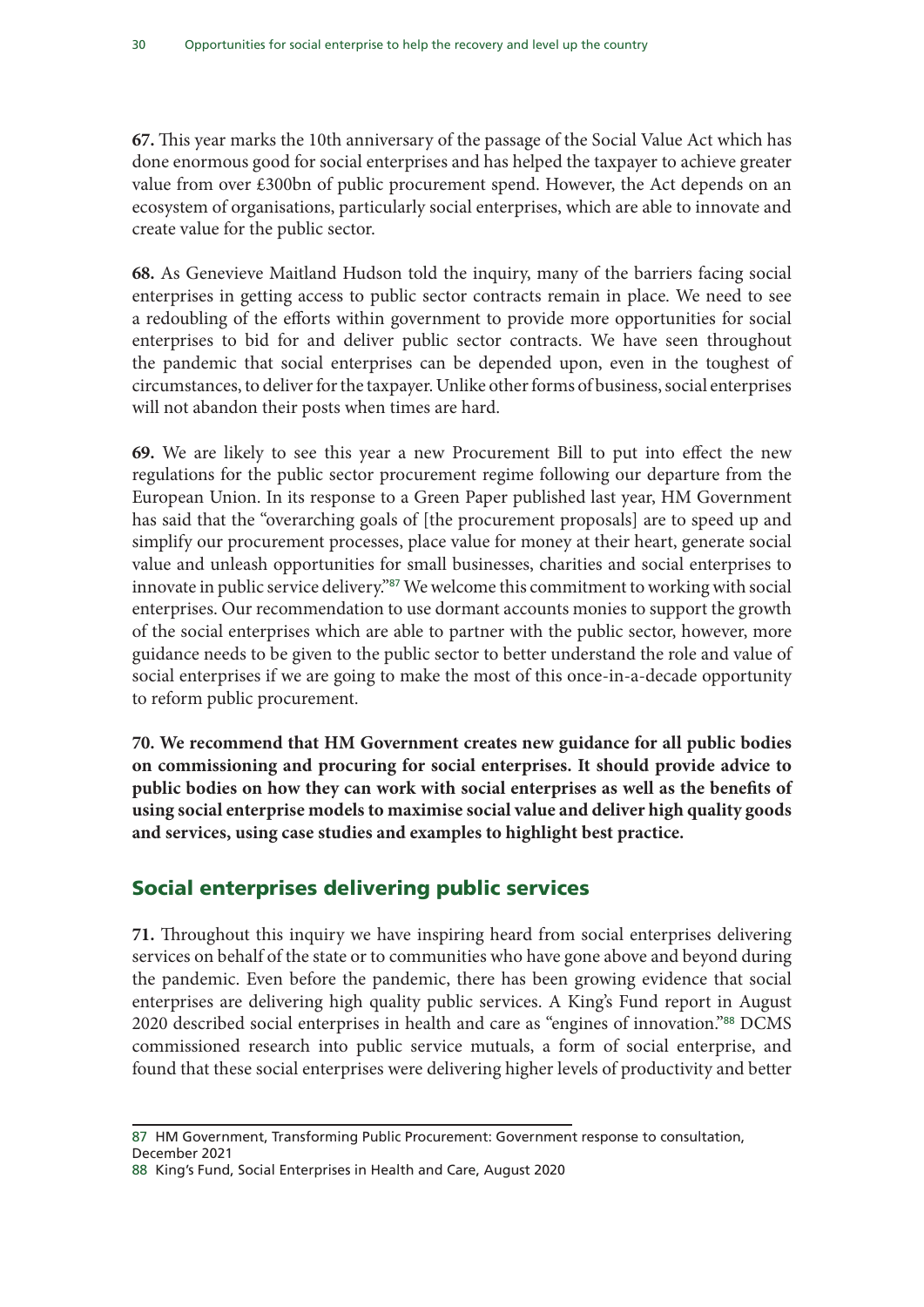outcomes than their peers in the public and private sectors.<sup>89</sup> Given the pressures created by an aging society and with ever more complex needs as well as the neew challenges presented by COVID, we need our public services to be better and stronger than ever.

**72.** Despite the excellent track record of social enterprises in public service delivery, social enterprises told us that they are concerned about being taken for granted and frozen out of future reforms. Simon Beeton told us that the new Health and Care Bill had created a "vacuum" and uncertainty around the future of social enterprise delivery in health and care.90 Lance Gardener said that new Integrated Care Systems could be "detrimental to social enterprise" because they were being excluded from the top table of decision making.91 We know that this is a concern shared by a number of social enterprises and that representations by the sector have been made to the Department for Health and Social Care during the bill process.

**73.** In other sectors, we heard that there is a still an untapped potential for social enterprise. Lynn McClelland, told us that in transport, social enterprises could be "good incubators" for developing ways to deliver net zero in transport emissions.<sup>92</sup> Across a range of services, social enterprises combined of entrepreneurship with a commitment to people, place and planet could help the UK to achieve its ambitions faster.

**74. At a time when we are looking to rebuild from COVID, we need our best organisations on the frontline. Rather than ramping down social enterprise in public services, we should be ramping up delivery. Unfortunately, HM Government interest in public service reform has diminished in recent years and the constant turnover of officials within departments means that knowledge of social enterprise is no longer widespread.** 

**75. We are concerned about the Health and Care Bill's impact on the ability of social enterprises to continue to provide public services. We recommend that HM Government takes steps through the Health and Care Bill to ensure that social enterprises are not excluded from service delivery and are given a seat at the table in decisions around the provision of local health and care services.** 

**76. We recommend that HM Government creates a new "Public Service Excellence Unit", using the model of the previous DCMS Public Service Mutuals Team, to champion social enterprises as a model for public service delivery. This Unit would look at the barriers to social enterprises in public service delivery, invest in the creation of new "mutuals" and social enterprise spin-outs from the public sector and champion social enterprise in public service delivery across central and local government as well as the NHS. We believe that this could inject new interest across government in social enterprises and public service delivery.** 

<sup>89</sup> Social Enterprise UK, Public Service Mutuals: The State of the Sector, April 2019

<sup>90</sup> Simon Beeton, Chief Executive, NAViGO, Witness Session Four, 19/10/2021

<sup>91</sup> Lance Gardener MBE, Chief Executive, Salford Primary Care Together, Witness Session Four, 19/10/2021

<sup>92</sup> Lynn McClelland, Chief Executive, HCT Group, Witness Session Four, 19/10/2021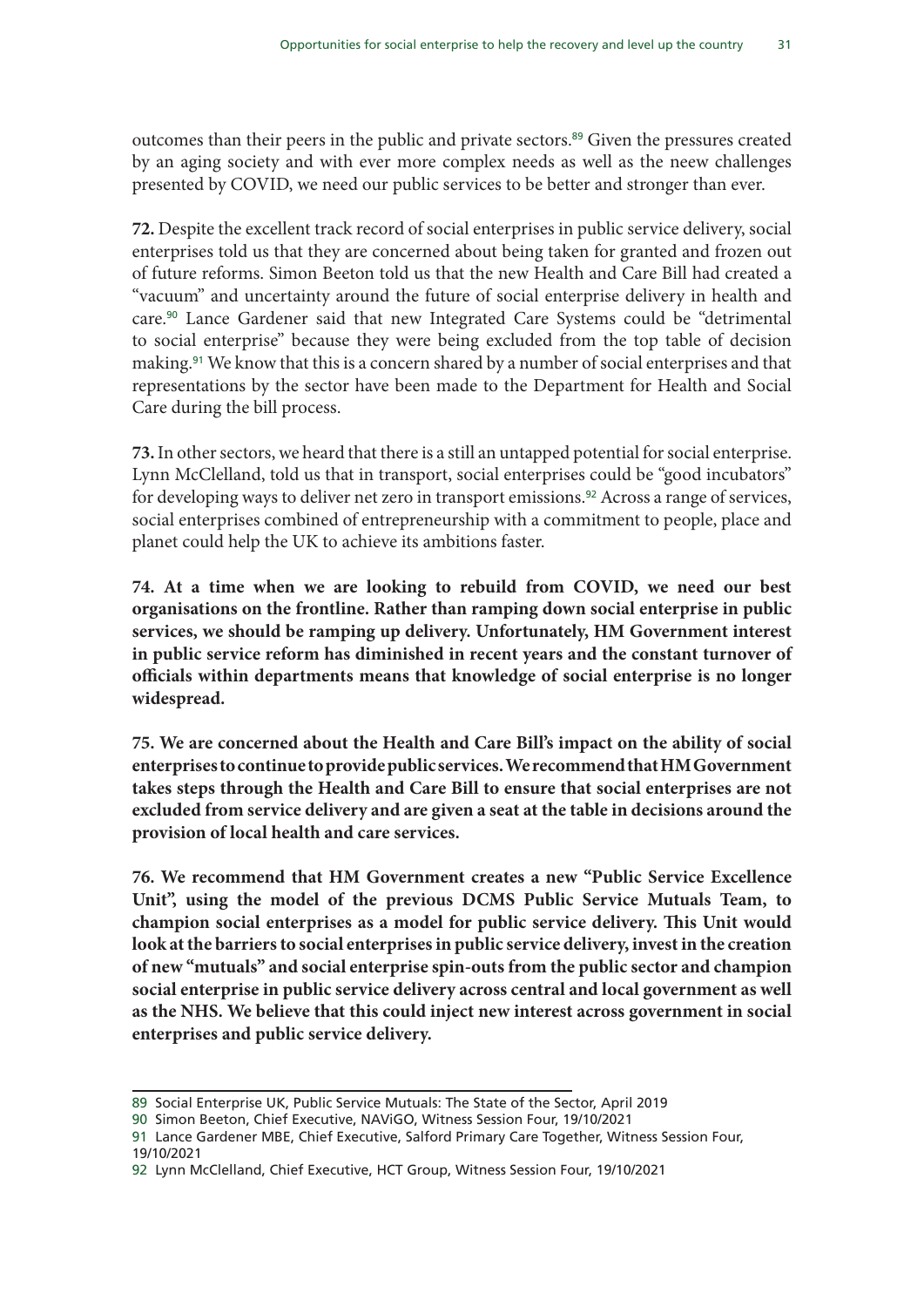# 4. Conclusion

Social enterprises played a vital role in our country's response to the pandemic and they continue to play an important part in our economy and society. The secret to the success of social enterprise is the combination of business dynamism with an ethos of public duty. It is no surprise, therefore, that they have an excellent track record of delivery and are one of the fastest growing forms of business in the country.

We have learnt from the pandemic that social enterprises can be counted on when the going gets tough. We have also learnt that there are plenty of quick wins for government if it is prepared to engage with the social enterprise sector and put in place a long-term plan for growing it.

Overall, social enterprises are optimistic about the future but are frustrated that their contribution is often ignored in the corridors of power. All they want is the chance to grow their businesses so that they can improve society and protect the planet.

We hope that through this inquiry and the recommendations that we have made, we can play a small part in helping to raise the profile of social enterprises and help HM Government to make the most of the social enterprise sector.

It is now over to HM Government to take this report forward and we look forward to engaging with ministers and officials over the coming months to discuss our work.